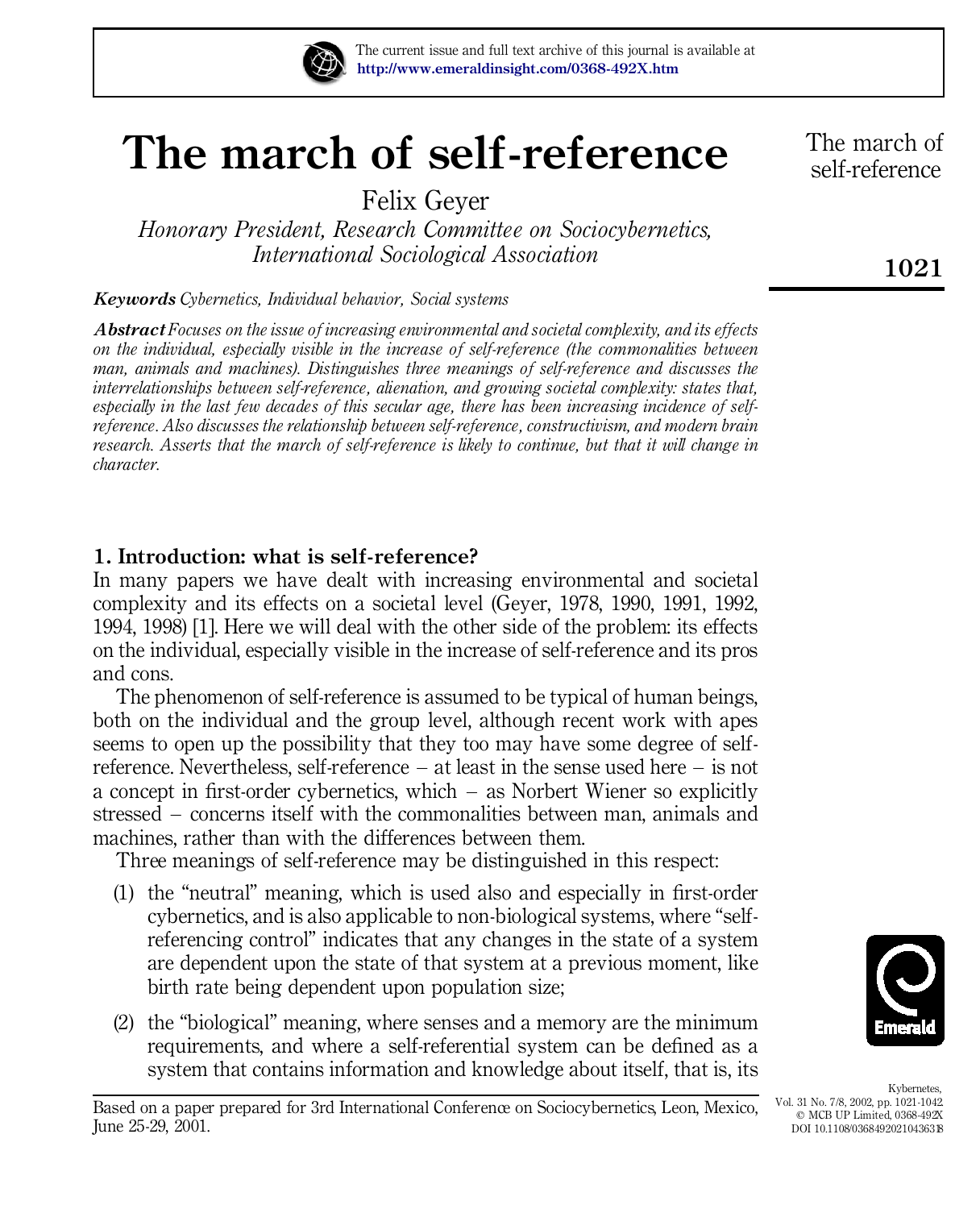| Kybernetes | 0 |
|------------|---|
| 31,7/8     |   |

**1022**

wn state, structure, and processes; for, e.g. human beings (Geyer and van der Zouwen, 1988);

(3) the ªstrongerº second-order cybernetics meaning used here, where the system  $-$  whether an individual or a social system  $-$  collects information about its own functioning, which in turn can influence that functioning; minimal requirements in this case are self-observation, self reflection and some degree of freedom of action.

One of the main characteristics of social systems as well as individual systems, distinguishing them from many other systems, is indeed their potential for self referentiality in the latter sense. Concretely, this means not only that the self knowledge accumulated by the individual in turn affects both his structure and modus operandi, but it also implies  $-\infty$  especially stressed by constructivism ± that in self-referential systems like individuals and social systems, feedback loops exist between parts of external reality on the one hand, and models and theories about these parts of reality on the other hand. To a large extent, both individuals and collectivities indeed produce their own world.

While constructivism, as an explanatory paradigm, is focused on individuals, it is certainly valid for social systems as well. Concretely, whenever social scientists systematically accumulate new knowledge about the structure and functions of their society, or about subgroups within that society, and when they subsequently make that knowledge known, through their publications or sometimes even through the mass media  $-\overline{}$  in principle also to those to whom that knowledge pertains  $-$  the consequence often is that such knowledge will be invalidated, because the research subjects may react to this knowledge in such a way that the analyses or forecasts made by the social scientists are falsified. In this respect, social systems are different from many other systems, including (most?) biological ones. There is a clearly two-sided relationship between self-knowledge of the system on the one hand, and the behavior and structure of that system on the other hand.

Biological systems, like social systems, admittedly do show goal-oriented behavior of actors, self-organization, self-reproduction, adaptation and learning. But it is only psychological and social systems that arrive systematically, by means of experiment and reflection, at knowledge about their own structure and operating procedures, with the obvious aim to improve these. This holds true on the micro-level of the individual, as in psychoanalysis or other self-referential activities, and on the macro-level of world society, as in planning international trade or optimal distribution of available resources.

For social scientists, the consequences of self-referentiality are interesting not only for gaining an insight in the functioning of social systems, but also for the methodology and epistemology used to study them. There is a paradox here: as stated above, the accumulation of knowledge often leads to a utilization of that knowledge  $-\overline{}$  both by the social scientists and the objects of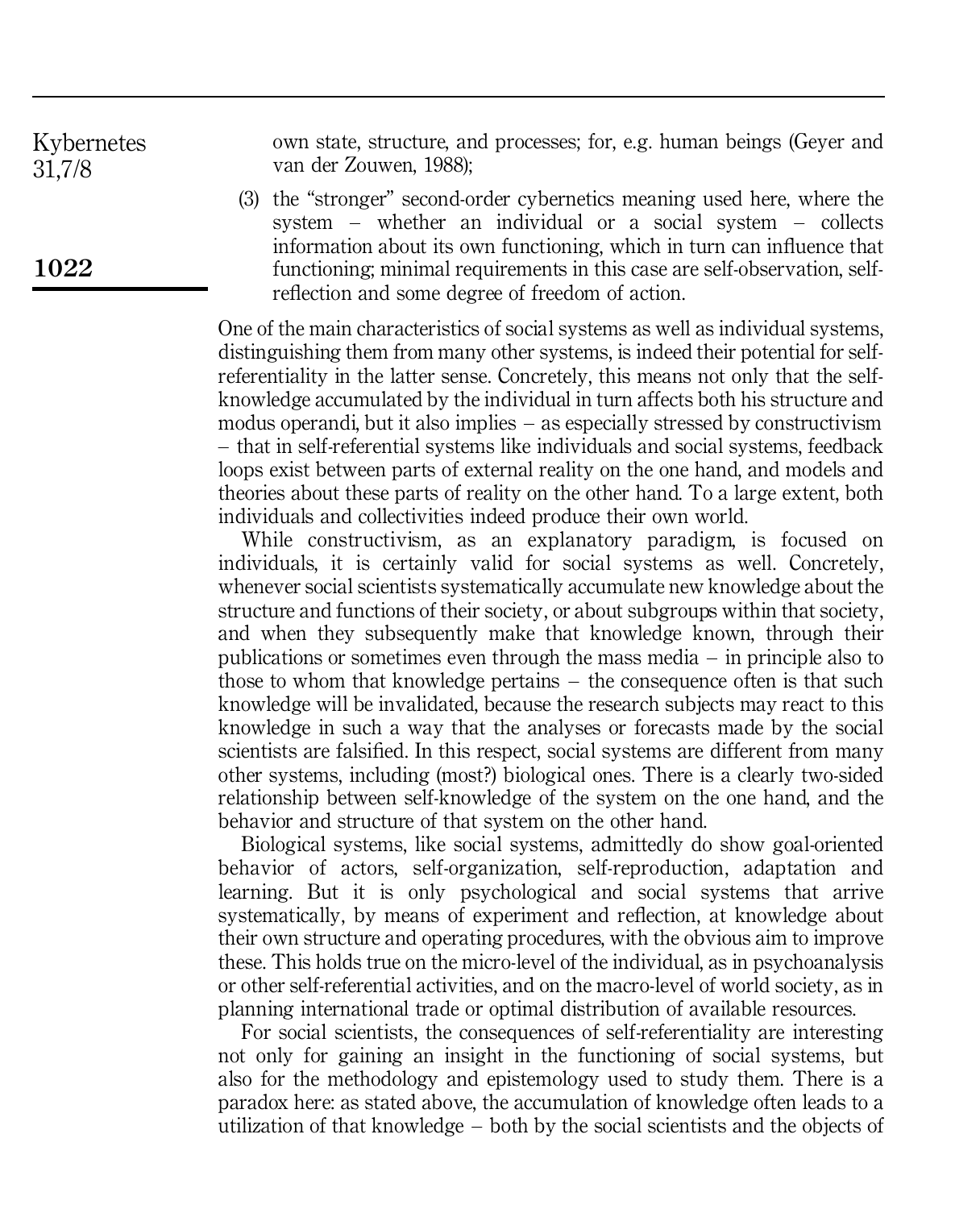their research  $-$  which may change or even invalidate the validity of that knowledge (Geyer and van der Zouwen, 1988; Henshel, 1990). It is maintained here that this paradox is interesting as well for psychologists, and exists also at the individual level where the individual not only constructs his world, but also continually reconstructs it. This can be seen in ªnormal lifeº, but is especially visible in several forms of individual therapy, where old self knowledge is invalidated by new  $-$  though not necessarily always better  $$ self-knowledge.

The usual examples of self-referential behavior in social science consist of self-fulfilling and self-defeating prophecies. Henshel (1990) for example, has studied *serial* self-fulfilling prophecies, where the accuracy of earlier predictions, themselves influenced by the self-fulfilling mechanism, impacts upon the accuracy of the subsequent predictions. In much of empirical social science research. However, self-referential behavior does not loom large  $$ which is rather amazing in view of its supposedly being an essential characteristic of individual human functioning. In this case the research methodology used may be an issue: survey research, where people are asked what they think or feel, offers little opportunity to bring out self-referential behavior, while depth interviews, which concentrate more on the "why" than the ªwhatº of people's opinions have a better chance to elicit self-referential remarks in this respect.

# **2. Interrelationships between self-reference, alienation, and growing societal complexity**

Just like many other phenomena that form part of the individual's continuous interaction loop with the environment  $-$ , e.g. perception  $-$  self-reference is ultimately action-oriented. Simply stated, it amounts to "think before you act". IBM had slogans in the 1960s: "Think! It may be a new experience!" and ªThinking is hard work, and there is a tendency to avoid itº. The more complex the environment, the more one has to think if one wants to act effectively. In the following, we hope to argue that there is a correlation between self-reference, alienation, and growing societal complexity, possibly with alienation as an intervening ªboosterº variable: to the extent that societal complexity induces feelings of alienation that are not felt as inevitable, one has to try and discover a way out. Self-referential activities like self-observation and self-reflection may be helpful for a process of de-alienation in this respect. According to Luhmann's thesis, the perceived increase of environmental complexity can only be reduced and made manageable by an increase in internal complexity, which is the result of a chain of self-referential processes; it is after all the individual who subjectively experiences environmental complexity, and has to relate to it in one way or another. Self-reference aids in this process of building up internal complexity, made necessary by increasing environmental complexity.

The march of self-reference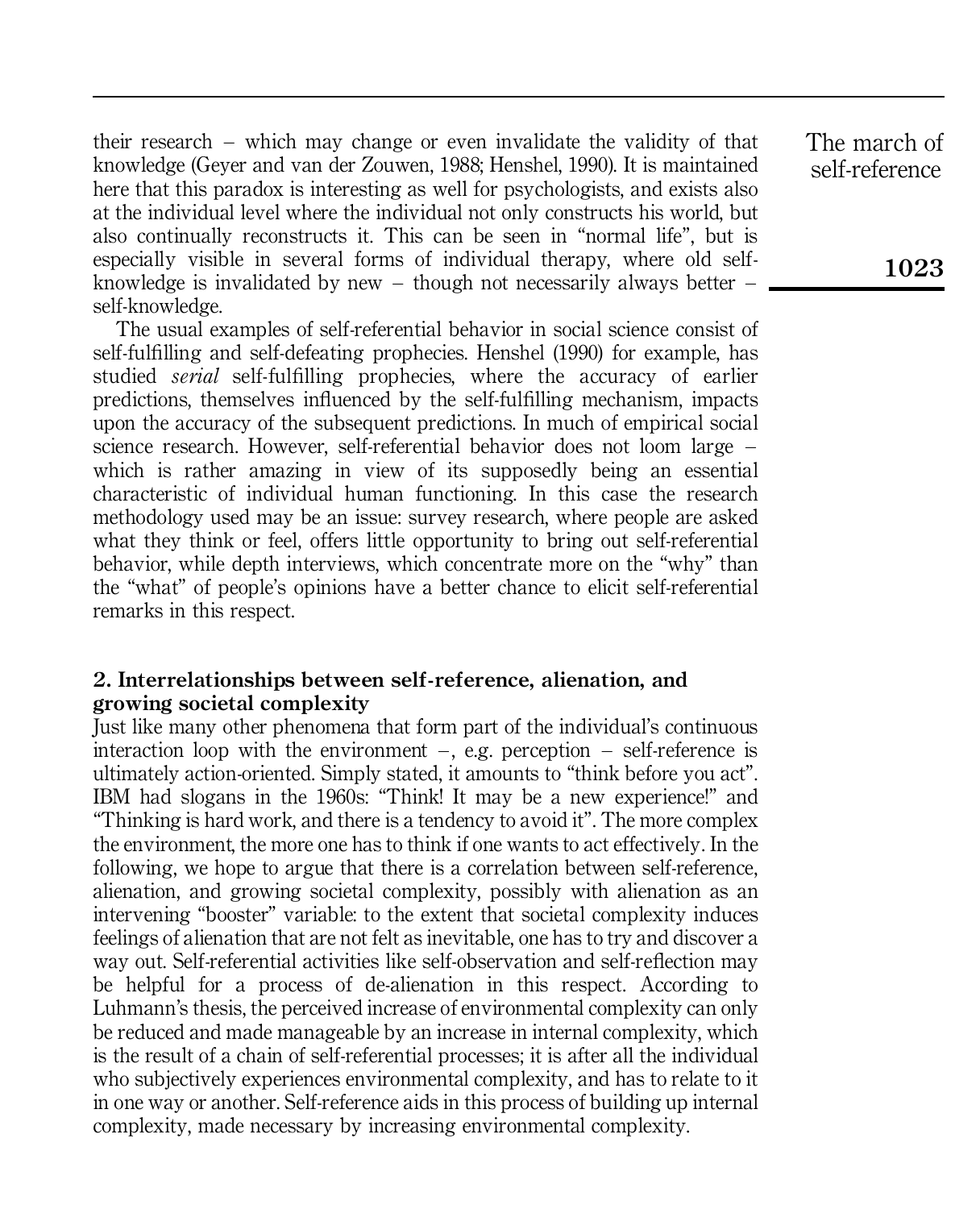One may distinguish several types of alienation along different dimensions. Alienation is certainly not a unitary phenomenon, although the common denominator is a separation that is considered undesirable  $-\theta$  whether from nature, God, the means of production, one's ideology (Arthur Koestler's *The God that Failed* ), one's kin or country, etc. First of all, according to the type of alienation felt, there are the types distinguished by Seeman: powerlessness, meaninglessness, normlessness, social isolation, cultural estrangement, and self-estrangement. Secondly, according to the source of the alienation, one may distinguish: ontological alienation (inevitable alienation, inherent in human life), Marxist alienation (ultimately caused by lack of control over the means of production, usually with powerlessness and meaninglessness as most important components), and psychiatric alienation (caused by traumatizing or neuroticizing early-life experiences, and often especially characterized by feelings of self-estrangement). Finally a distinction that is most relevant here is the one between interpersonal alienation and societal alienation.

## *2.1 Interaction with the direct-interpersonal environment*

Ideally, unalienated interaction with the direct-interpersonal environment (primary group members) neither requires nor stimulates self-reference, but demands involvement and immediacy rather than planning and internal simulation of alternative courses of action. It requires involvement with the interaction partner as someone who is basically different from oneself, and who remains a source of often unexpected variety in spite of whatever complexity reduction one may have accomplished already. On the perception or input side, it demands being concentrated in the here-and-now on listening carefully, on trying to receive the other's message as it is intended, and whatever it may consist of. On the activity or output side, it implies feeling free to act or react spontaneously, i.e. to send the message one really wants to send, without feeling overly constrained or even manipulated by the other's (supposed) expectations and demands.

Due to the shorter "cycling time" of interpersonal as opposed to societal interaction  $-$  the government only answers after a few weeks, if at all, the interaction partner does so immediately  $-$  it indeed implies immediacy rather than planning. Ideally, interpersonal interaction should also be immediate in the sense that it is not overly determined by either the unassimilated lessons from the individual's past (defense mechanisms, stereotypes, anxieties, deficiency needs, and other forms of learned behavior that may have been useful once, but are presently dysfunctional) or his perceptions about the future (a relative absence of goals and plans, at least to the extent that these include manipulative designs on the interaction partner). This ideal depiction of unalienated interpersonal interaction comes close to what Buber (1970) has

**1024**

Kybernetes 31,7/8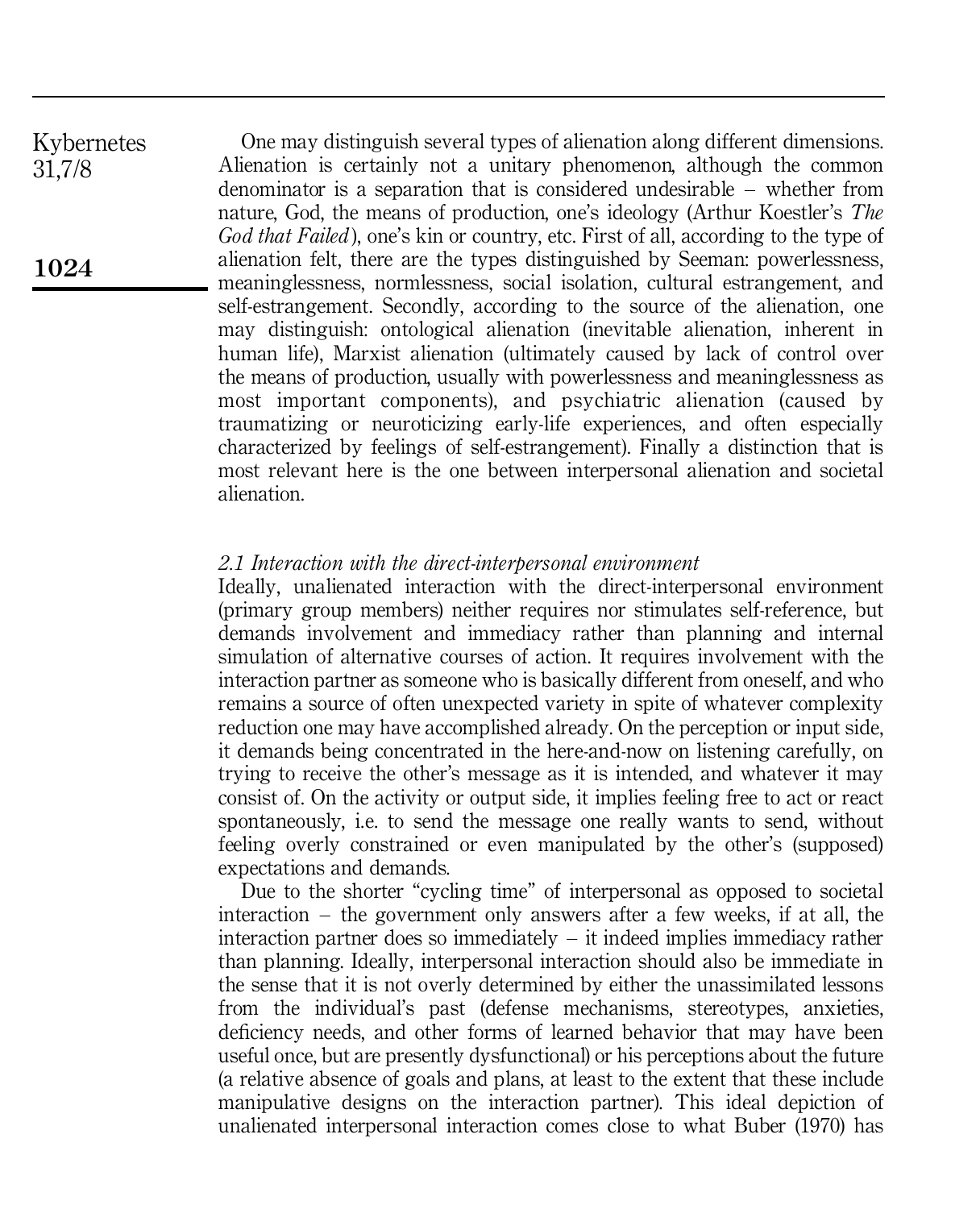termed an "I  $-$  Thou relationship" or what Maslow (1962) has called a capacity for "B(eing)-cognition" as opposed to "D(efficiency need)-cognition", or what Berne (1964) has defined as "game-free" interaction.

Once this immediacy is lost, self-reference enters the picture: probabilistic and future-oriented planning will replace discrete and here-and-now involvement, and one would enter Laing *et al.* (1966) ªspiral of reciprocal perspectives": "I think that you think that I think...", etc. This can be also highly involving, but usually in a more antagonistic and alienated way, as, e.g. the well-known prisoner's dilemma demonstrates. Nevertheless, most interpersonal communication does not have to be all that immediate and game-free in order to still be reasonably unalienated. However, the ideal description of unalienated interpersonal interaction presented earlier points out one of the underlying dilemmas of communication:

- . if one wants to transmit a message that will be understood, there is a limit to the degree of spontaneous, immediate, and unalienated expression one can engage in; the message then has to be ªdigitalizedº, entailing a considerable reduction of complexity compared to what one wants to express;
- . if, on the other hand, a maximum of such spontaneous, immediate expression of what one feels or thinks is one's main goal, one has to forget about being understood, and should have reached the level where one does not mind this.

# *2.2 Interaction with the societal environment*

Unalienated interaction with the societal environment demands almost the opposite traits as those described for unalienated interaction with the interpersonal environment. Here, one is generally confronted with large-scale societal processes, structures, and institutions, or with individuals acting on their behalf. Very often, the societal environment comes close to being an input environment that exerts pressure, but offers extremely limited possibilities for feedback. If the individual's feedback is to be effective at all under these circumstances, he has to engage in planning: i.e. to increase his internal complexity in order to have at least a chance to somewhat match the complexity of his environment.

Planning, amongst others, maximizes the chance that the individual's output to his societal environment will be effective, i.e. in Skinnerian terms, it will result for him in a better punishment-reward ratio in the near (or not so near) future; rewards in the more distant future, however, run the risk of not being perceived as rewards anymore. Human individuals are not too different from their canine counterparts in this respect: punish or reward a dog the day after, and he will just stare at you uncomprehendingly, but will not engage in a

The march of self-reference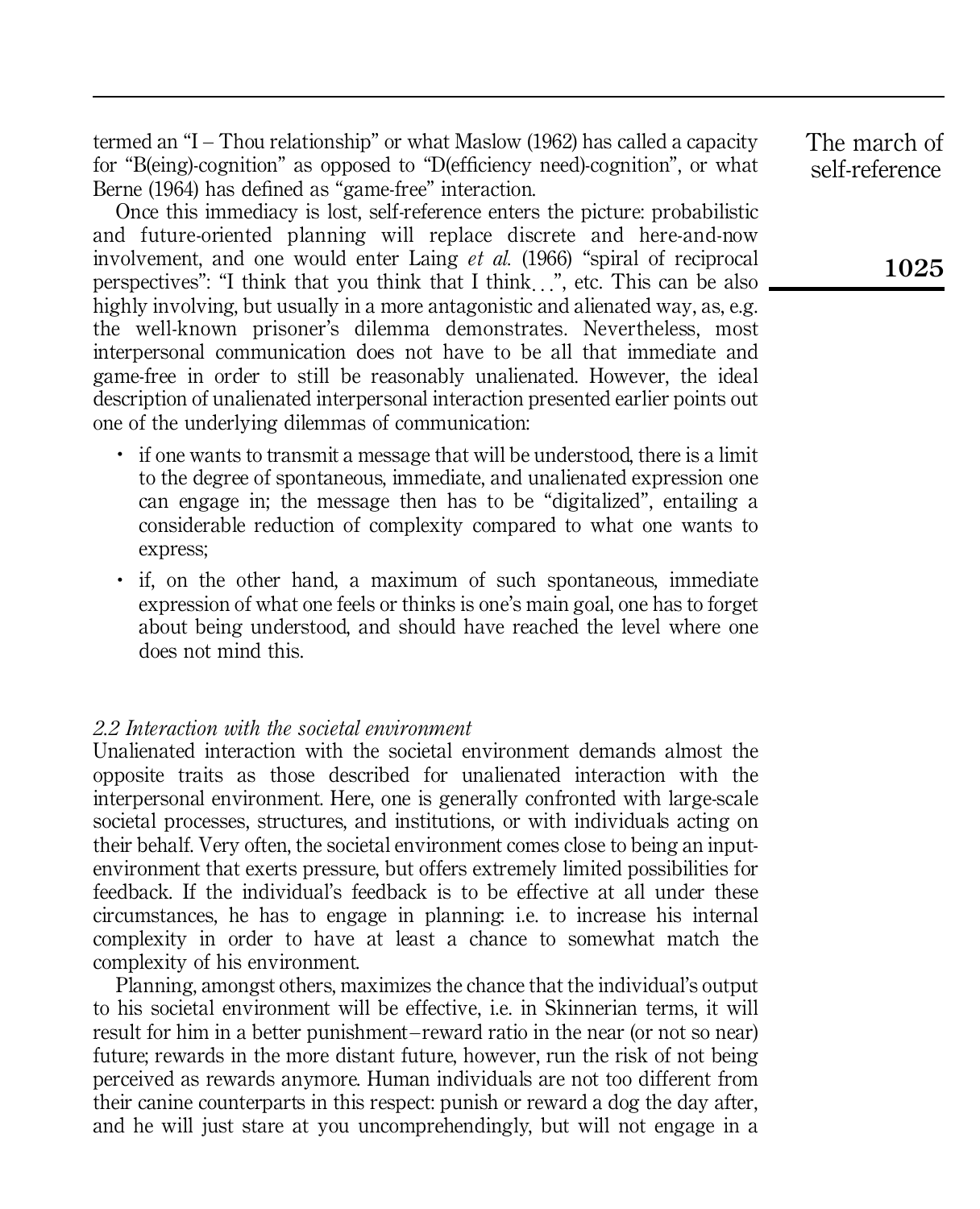learning curve. Nevertheless, just as involvement is a prime prerequisite in interaction with systems of roughly equal internal complexity (one's fellow human beings), planning is generally required for successful interaction with systems of greater internal complexity: societal systems. Since having adequate control over one's environment becomes more difficult with increasing environmental complexity, a certain structuring of one's existence, in the sense of a self- referential planning strategy, becomes especially important with respect to societal systems. Kybernetes 31,7/8

This is in line with Ashby's Law of Requisite Variety (1952, 1956): more (objective) environmental complexity means that one (subjectively) construes one's environment as being filled with more objects, with more attributes, and especially more interactions between them. An individual with the resulting high degree of internal complexity can obviously produce more variety for his environment than an individual with a lower internal complexity.

## *2.3 Interpersonal versus societal alienation*

The relevance of these environmental distinctions between interpersonal and societal environment for alienation theory, and for explaining increasing self reference in complex modern societies, should become clear now:

- . people are differentially equipped to deal with societal complexity, largely as a result of their prior socialization (including formal education), that did or did not provide them with the tools needed to build up their internal complexity;
- . they are differentially located in the societal structure, in positions that potentially enable them to a greater or lesser degree to engage in societal complexity reduction if they want to;
- . depending on their concrete position within this societal structure, they spend a smaller or larger portion of their time actually dealing with societal complexity; even if one has both the requisite knowledge basis and an adequate power position to engage in societal complexity reduction, one still does not necessarily have to use that knowledge.

Now, we hypothesize that alienation towards the interpersonal environment and alienation towards the societal environment tend to be inversely related.

*2.3.1 Interpersonal alienation*. Many of those who have developed a high capacity for dealing with societal complexity (amongst others: the educated, the intellectuals), especially when they make much use of this capacity in their daily lives (the "organization men", the managers and planners) tend to generalize their ªplanning attitudesº, probably due to the visible success of the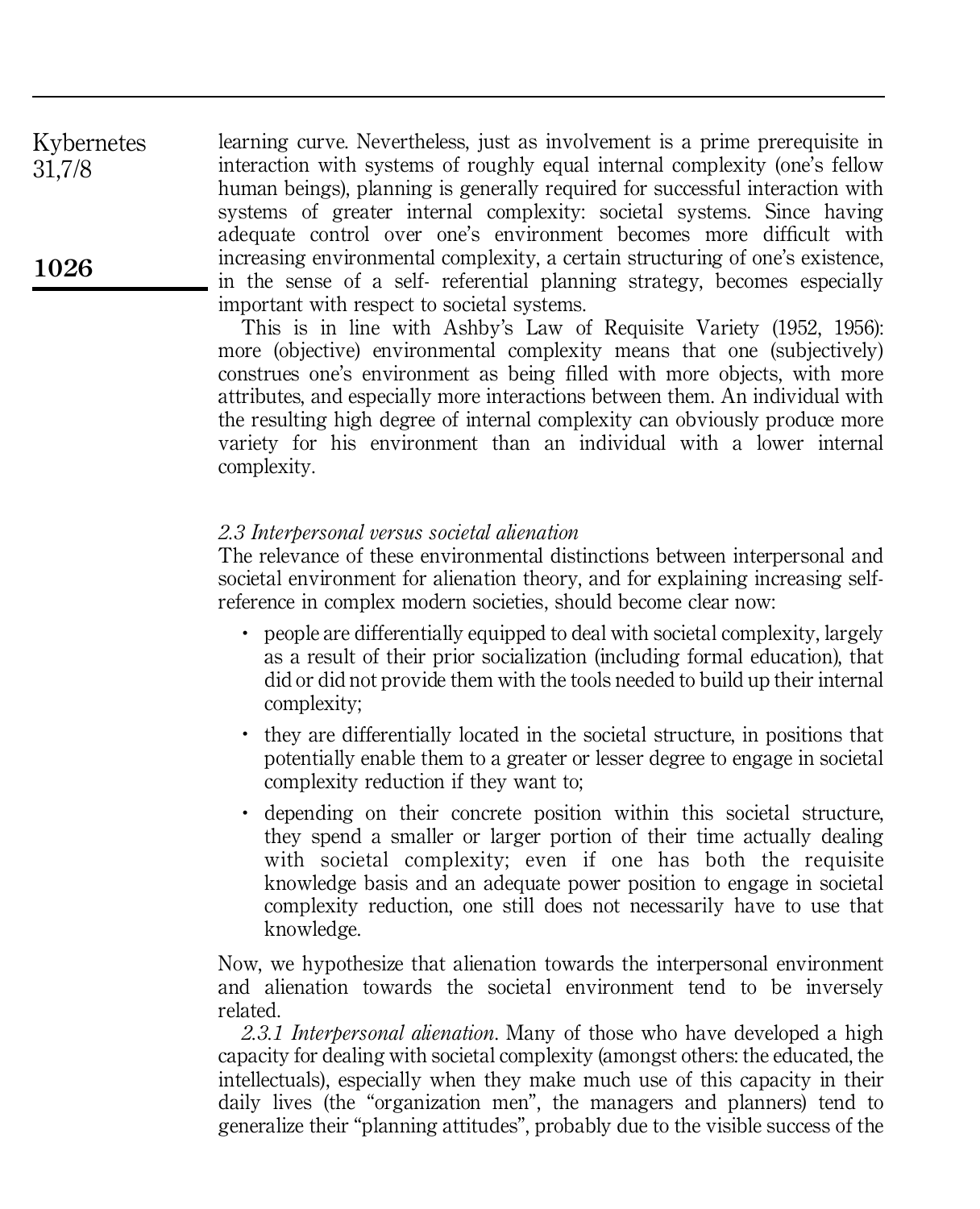associated operating procedures in the societal sphere, to encompass their interpersonal contacts. As a result, they may become interpersonally alienated, and often see simple interpersonal relations as more complex than they actually are. They are insufficiently involved in the present, because they cannot drop the habit of constantly thinking and planning ahead, which they had to develop in a series of self-referential activities, trying to reduce environmental complexity, and constantly redefining their own position with regard to this environmental complexity. They tend to be strongly represented among those who stimulate and run economic globalization processes.

*2.3.2 Societal alienation*. Conversely, many of those who have a low capacity for dealing with environmental complexity (the uneducated, amongst others), especially when their low position in complex hierarchical structures does not require much planning regarding their wider societal environment (e.g. the unskilled), on the contrary tend to generalize their ªinvolvement attitudesº to include their societal interaction loops.

Unlike the first group, they do not dehumanize their interpersonal relations, but on the contrary tend to "anthropomorphize" their societal interactions: large-scale societal, economic or political issues there by become oversimplified. Unfortunately, this group represents a large part of the votes in a television democracy and is consequently being manipulated by many political parties and their media advisers, who produce simplistic 30 s sound bites in order to attract votes. US president Bush is almost a 30 s sound bite all by himself: he is at his best when expressing simple thoughts about complex problems in short, simple, staccato sentences. The societally alienated indeed tend to see complex societal relations as less complex than they actually are. They are, in direct opposition to the first group, insufficiently involved in the future, not because they cannot kick the habit of being involved in the here-and now, but because they never needed to be sufficiently self-referential to develop the ªbroad-sightº and ªlong-sightº (Elias, 1939) that characterizes the interpersonally alienated.

Thus, the two groups are not entirely symmetrical opposites: the interpersonally alienated do have an experience in interpersonal interaction  $-$  though overgrown by later acquired "planning subroutines"; the societally alienated never developed a sufficient sophistication in societal interaction in the first place. They suffer from a societal alienation that is, paradoxically, characterized by withdrawal, apathy and non-participation  $-\text{ in short:}$  by noninvolvement with wider societal structures. They are the alienated described in much of the empirical alienation studies: all the frustrated, underprivileged minorities  $-\text{ low on income}$ , power, education, status, etc.  $-\text{ who together form}$ the manipulated majority in a society where the ability to handle the complexities of the societal environment guarantees top positions in all the intercorrelated hierarchies.

The march of self-reference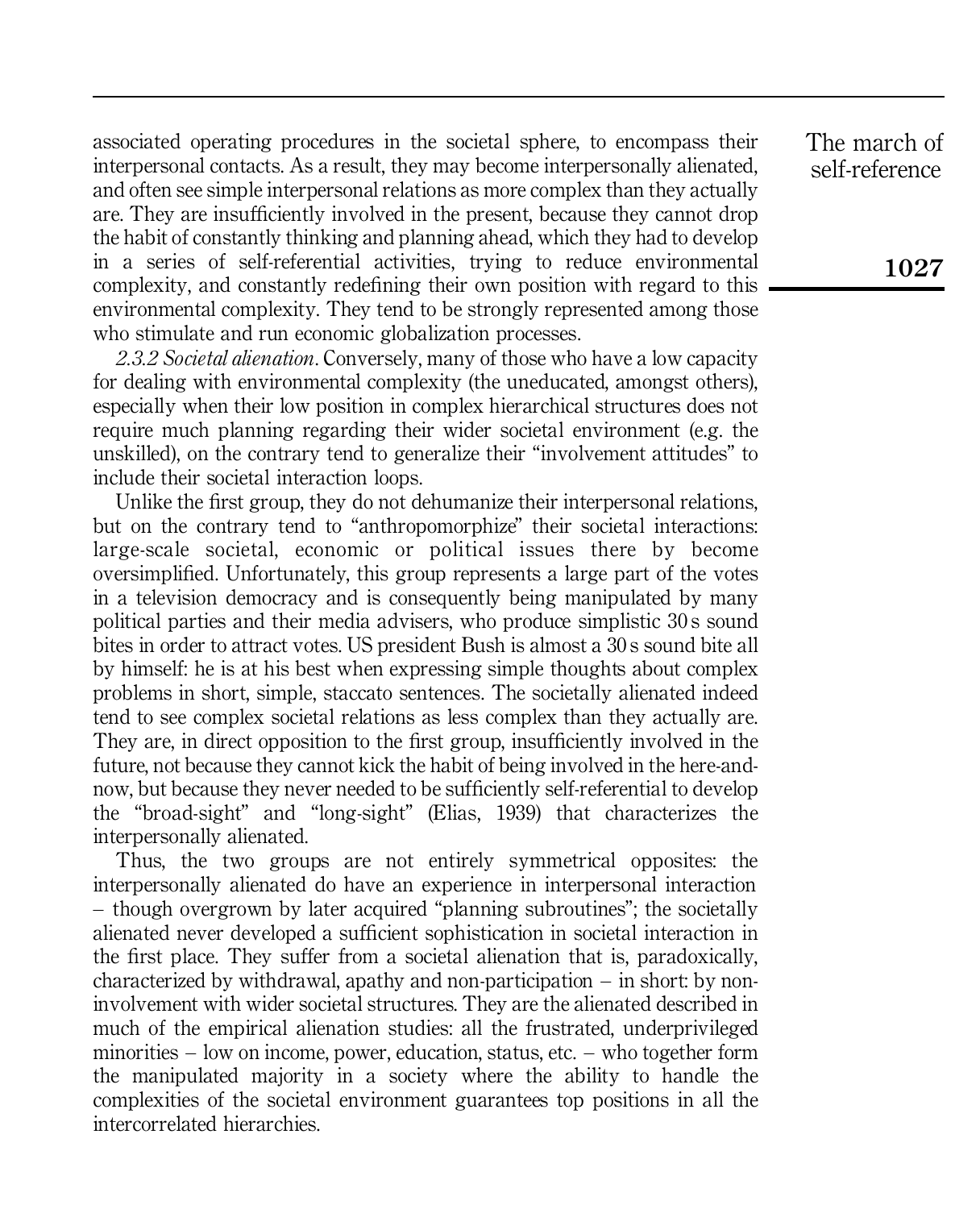# **3. The accelerating increase of self-reference throughout history**

There has been a development of increasing self-reference over time  $-$  at least in the Western world. It has been there almost since the beginning of humanity, and can be considered to start with the Adam and Eve myth. They were thrown out of paradise  $-$  presumably a state of unreflected bliss  $-$  towards increasing and inevitable ontological alienation, by ªeating from the tree of knowledgeº. In other words: by assimilating growing environmental complexity, which as a corollary implies a buildup of internal complexity, in return for loss of innocence. The myth of Faust is pretty much the same: a pact with the devil in return for knowledge.

Self-reference in the biological meaning defined above (i.e. with senses and a memory as minimum requirements, and with a self-referential system that contains information and knowledge about itself, that is, its own state, structure, and processes), though having language as a prerequisite, is not limited to humans. While language is a prerequisite, the ability to speak is not. Experiments with chimpanzees (e.g. the famous case of Washoe [2]) have demonstrated that chimpanzees are able to learn a sign language with a considerable vocabulary, and can learn to refer to themselves and express their intentions and even emotions. However, self-reference in its stronger second order cybernetics meaning is a typical human phenomenon. Here, the individual collects information about its own functioning, usually in an effort to improve it relative to some goals, which in turn influences that functioning.

Self-reference among humans has experienced several accelerations in the course of history, though these accelerations may seem terribly slow compared to the present pace of change. Oral history undoubtedly already provided occasions for identification and self-projection over and above direct interpersonal contacts. So did the Greek plays of antiquity, which basically made one think: "where do I stand, and why do I choose that particular position?º In antiquity, self-reference was still more or less limited. On a societal scale it was limited to philosophers who analyzed and criticized their society and often paid for it with their lives, like Socrates. On an individual scale it was limited to monks and hermits who sought personal bliss and equilibrium through meditation  $-$  often in the isolated, low-stimulus environment of monasteries located in uninhabited desert or mountain areas that approached the hallucinatory effects of sensory deprivation experiments, and produced many of the world's great religions (!).

Possibilities for self-reference increased considerably with the invention of the alphabet, initially only used by a small elite, and later with the invention of the printing press, which caused the subsequent wide distribution of books, with especially novels offering possibilities for identification, comparison of one's own position with that of others, and thus self-reference. This resulting large-scale availability of books extended the horizons of those who could read, and also increased the pressure to learn to read, in order to be ªwith itº. The

Kybernetes 31,7/8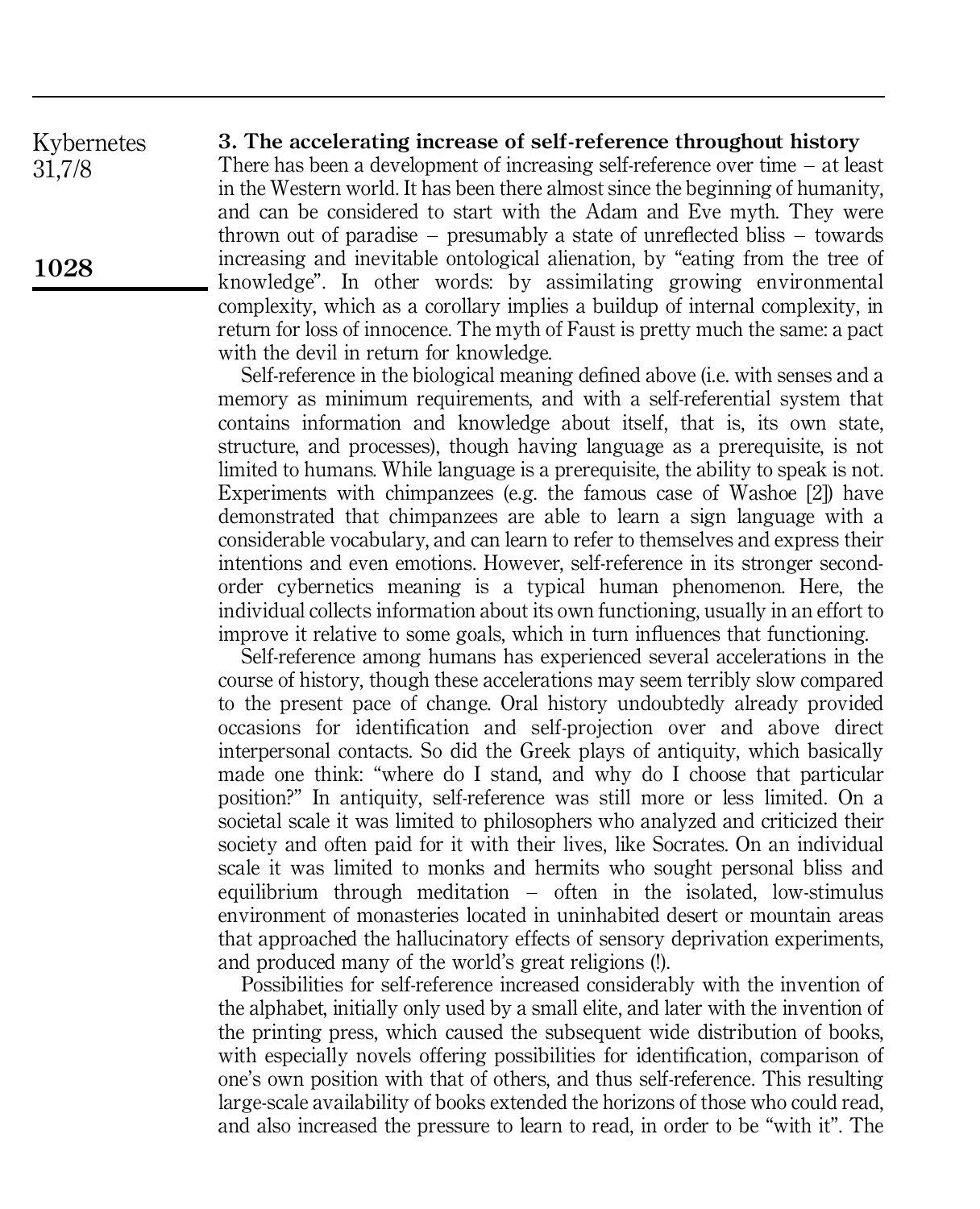industrial revolution, which required an increasingly skilled labor force,moreover necessitated a minimal reading ability for large parts of the population. Thus, the acceleration of environmental complexity caused by the 19th century industrial revolution resulted in improved chances for  $-$  or pressure towards  $-$  self-reference.

Obviously, in a situation of rapidly growing environmental complexity, there is always a time lag between the amount of that complexity and people's adaptation to it. Increasingly, individuals cannot keep up with the pace of societal developments. For example, psychoanalysis came into being towards the end of the 19th century as a rather elitist therapy for the "unhappy few". and  $-$  in spite of the accelerating effects of two World Wars  $-$  up till the late 1940's largely concentrated on identity problems: ªWho am I, and how and why did I become this way?º Obviously, such questions are only relevant in a society that is still relatively stable, and are posed by people who are only starting to be aware of the complexity of their environment, and assume that there is only one answer to it: one single monolithic identity which, if found, will allow them to react adequately to the outside world.

The acceleration of societal change and increasing complexity after World War II shattered this illusion. Sartre was one of the first, in 1944, to stress the inevitability of the individual taking his own and to a large degree arbitrary decisions. Man is alone with his choices, nobody else is responsible. In the 1950s and 1960s, psychoanalysis was soon complemented by literally hundreds of other forms of therapy, many of them reflecting the increased speed of a society on the move. Behavioral therapy is a case in point. Freud, more or less stuck as a Jew in relatively stable if not stagnant pre-WWI antisemitic Vienna, tried to explain the similar position of his patients and made an effort to provide them with some maneuvering room by increasing their self-knowledge, knowing fully well that most of them could not change their actual position in life, but only the way they looked at that position. Skinner, on the other hand, as an American member of a highly mobile immigrant society where the sky seemed to be the limit, developed behaviorism. What else can one do, arriving as a new immigrant in Ellis Island, entering a new and completely unknown continent, and striving to be successful there, but try out different behaviors and discover which ones are punished and which ones are rewarded?

In the last decades, the inexorable march of increasing self-reference has continued. The advent of the secular age, and its accompanying loss of a religious belief in a God who was still an authoritarian though being a father contributed even further to this process of accelerated self-reference. At least in the first half of the last century this belief in a God who set the rules of the game had the relative advantage of providing superficial but authoritative answers which made one not to think any further. However, when fathers lost their oldfashioned authority in the last few decades, and became ªdemocraticº, so did (the image of) God. Both seemed to have become pretty helpless in just a few The march of self-reference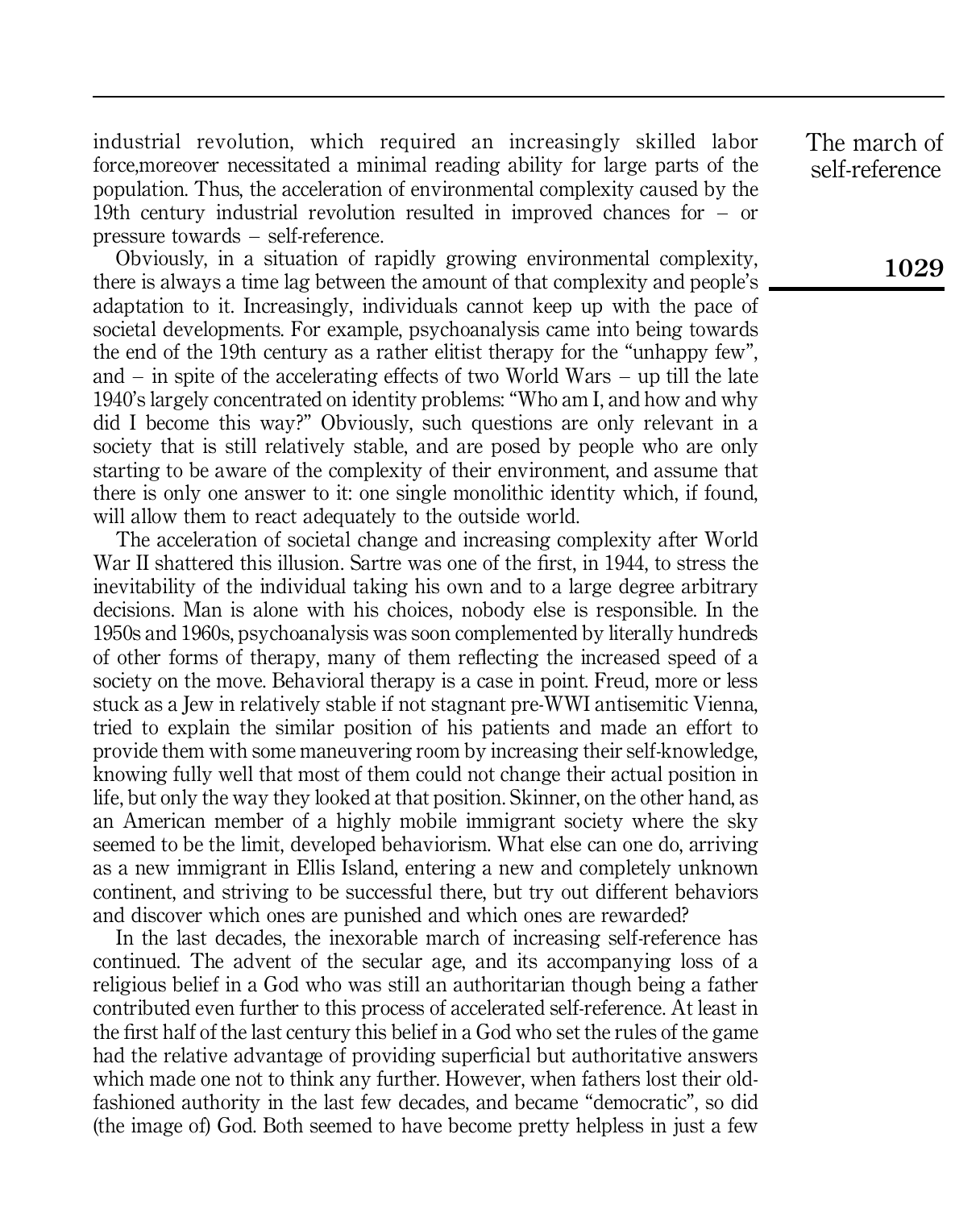decades. Pronouncements like ªGod is deadº, and feminist slogans like ªI have seen God and she was black" were not of much help either. Neither was Sartre's insistence on the individual's responsibility for his choices, as these choices turned out to be relatively arbitrary because one never has all the facts at one's disposal that are needed to base one's choices upon, let alone that one can be aware of all the interrelationships between these facts. This awareness of the futility and arbitrariness of important life decisions that used to be firmly grounded in god-given rules [3] gave rise to scientific forms of self-reference, like simulation under the assumption of different, alternative scenarios, and decision theory, especially decision-taking under conditions of uncertainty and/or information overload. One of the most recent forms of extreme self reference is perhaps constructivism, which as Kjellman (1999, 2000) has suggested gave everyone his ªpriverseº, or private and subjective universe.

In the meantime, with the gradual disappearance of the stricter forms of unquestioning religious obedience in the Western world, there has been a growing pressure to not only question the existence of God, but to indeed question oneself: i.e. to engage in different forms of self-reference, stimulated by a steady flow of "how to" books that stimulate the individual to look at himself. analyze himself and evaluate his own position on several ªfrontsº. This has been accompanied by a proliferation of all kinds of "therapies", to such an extent that present-day society has been characterized as the "therapeutic society". It might just as well be called the "self-referential society", as it is driven by questions like "Why am I like this?", "Why do I act like this?", "What is my position in my family, my country, my job, the world at large?"

On the level of individual self-reference, the game is not played anymore exclusively by psychiatrists, psychoanalysts and psychologists, but the need for ªself-reference gurusº has apparently grown to such proportions that many other helping professions have crystallized around this original group  $$ admittedly many, though certainly not all of them, quacks from a scientific viewpoint. Courses in self-awareness, body awareness, neurolinguistic programming, Gestalt therapy, etc. have been prepared. We are not even speaking here yet of semi-religious sects which try to fill the gap caused by the disappearance of the official religions and to ground the individual lacking direction in a universe he does not understand anymore  $-$  some of them innocuous like Hare Krishna, some nastier like those around the reverend Moon, Ron Hubbard, and the like. And it is definitely a mistake to assume that only individuals with personal problems or disoriented youth are drawn into this self-reference vortex.

Even in industry, no hard-boiled top manager worth his mettle has escaped when subjected to a sensitivity training. Many multinationals hire "prophets" ± often directly under the CEO and freed from the usual tasks of production, marketing, planning, etc.  $-\psi$  who develop alternative scenarios for the longrange development of these industries that count with possible future

**1030**

Kybernetes 31,7/8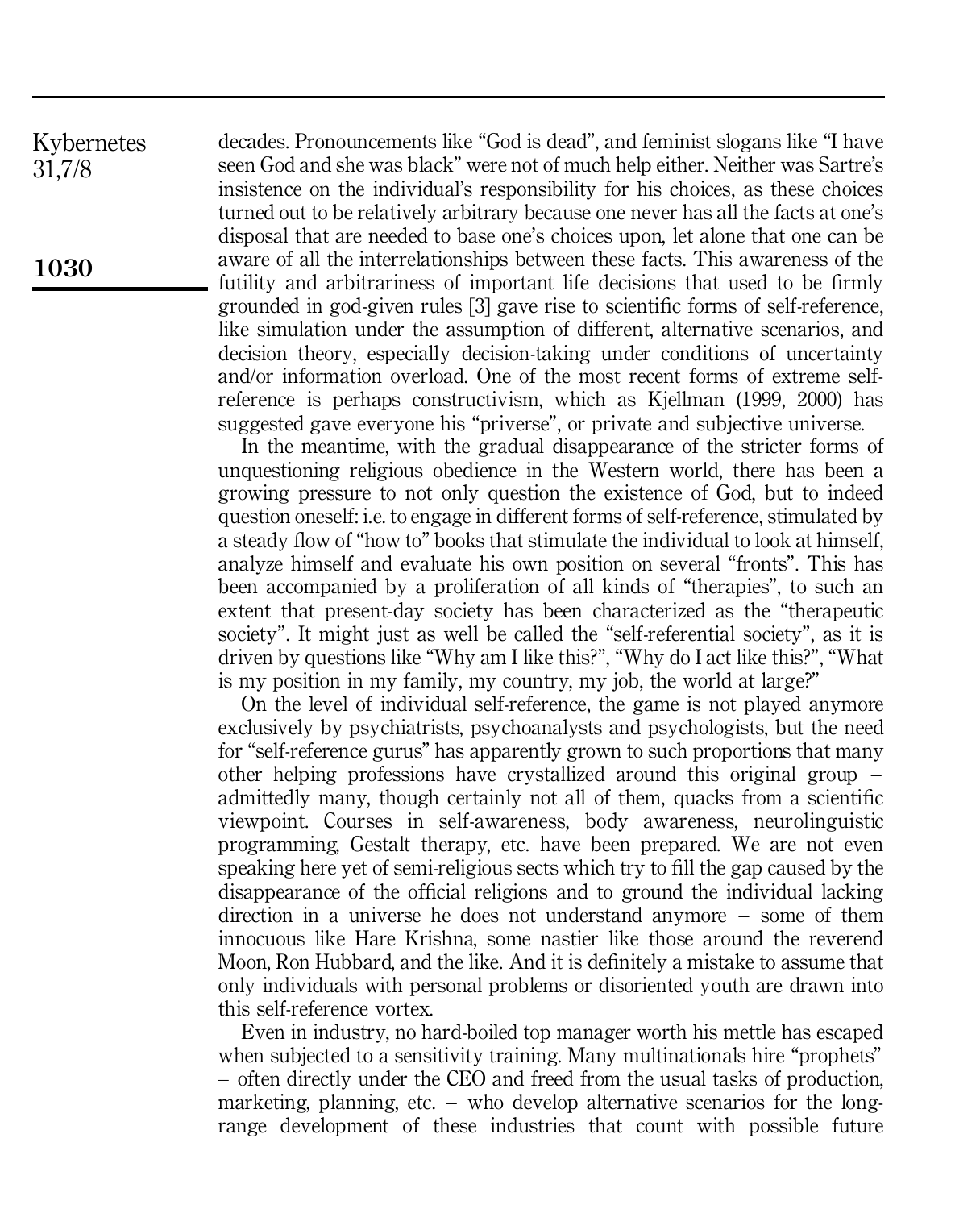problems. At the plastics firm Dupont, for example, one such prophet developed the idea of injecting tracer molecules in otherwise indistinguishable different kinds of plastics to facilitate their recognition with a view to future recycling. Even smaller firms, unsure of their identity and their future chances in increasingly volatile international markets, hire modern therapists  $$ management consultants  $-$  to develop their production and marketing policy, restructure their organization, and improve their image or create a new one. Even government bureaucracies, confronted with public criticism, wonder what they have done wrong and how they should improve their efficiency; their performance too is increasingly screened by large consulting firms.

We have indeed witnessed the proliferation of an "industry" that promotes both individual and societal self-reference, in reaction to the growing complexity of the environment which both individuals and society as a whole have to deal with. On the level of societal self-reference, it is obvious that most of the social sciences try to fulfill this self-referencing role for society as a whole, with varying degrees of success.

Of course it remains to be seen to what extent this increase of self-reference, driven by the continued increase of environmental complexity, will continue in the society of the future, as the history of the last millennium seems to suggest. Or will feedbacks originate at a certain level and pose limits to both? Whether one is an individual, an institution, a multinational, or a government bureaucracy, one surely cannot "mindfuck" all day, but has to act and take more or less random decisions in conditions where a sufficient amount of adequate information is sorely lacking.

# **4. The relationship between self-reference, constructivism, and modern brain research**

#### *4.1 Introduction*

It is assumed here that limits to self-reference will become apparent soon, in spite of the continuing pressure towards increasing self-reference exercised by our rapidly complexifying environment. One may think in this respect of two sets of related reasons.

(1) *Disappearance of the self as a ªuni®ed wholeº*: partly this is due to a time lag, because self-reference, at least in the sense of reference to the totality of one's self  $-$  whatever that may be  $-$  is still somewhat based on a desire for a specific and overarching identity. However, in contrast to supposedly simpler earlier times, one cannot pretend to grasp the totality of the world anymore, but can at best sample it. Nor can one grasp the totality of one's self  $-$  no matter how many gurus one follows. When talking about self-reference, there is indeed one obvious question one should ask: what is the self one refers to? One thing has become clear since the 1940s when psychiatrists were still mainly confronted by The march of self-reference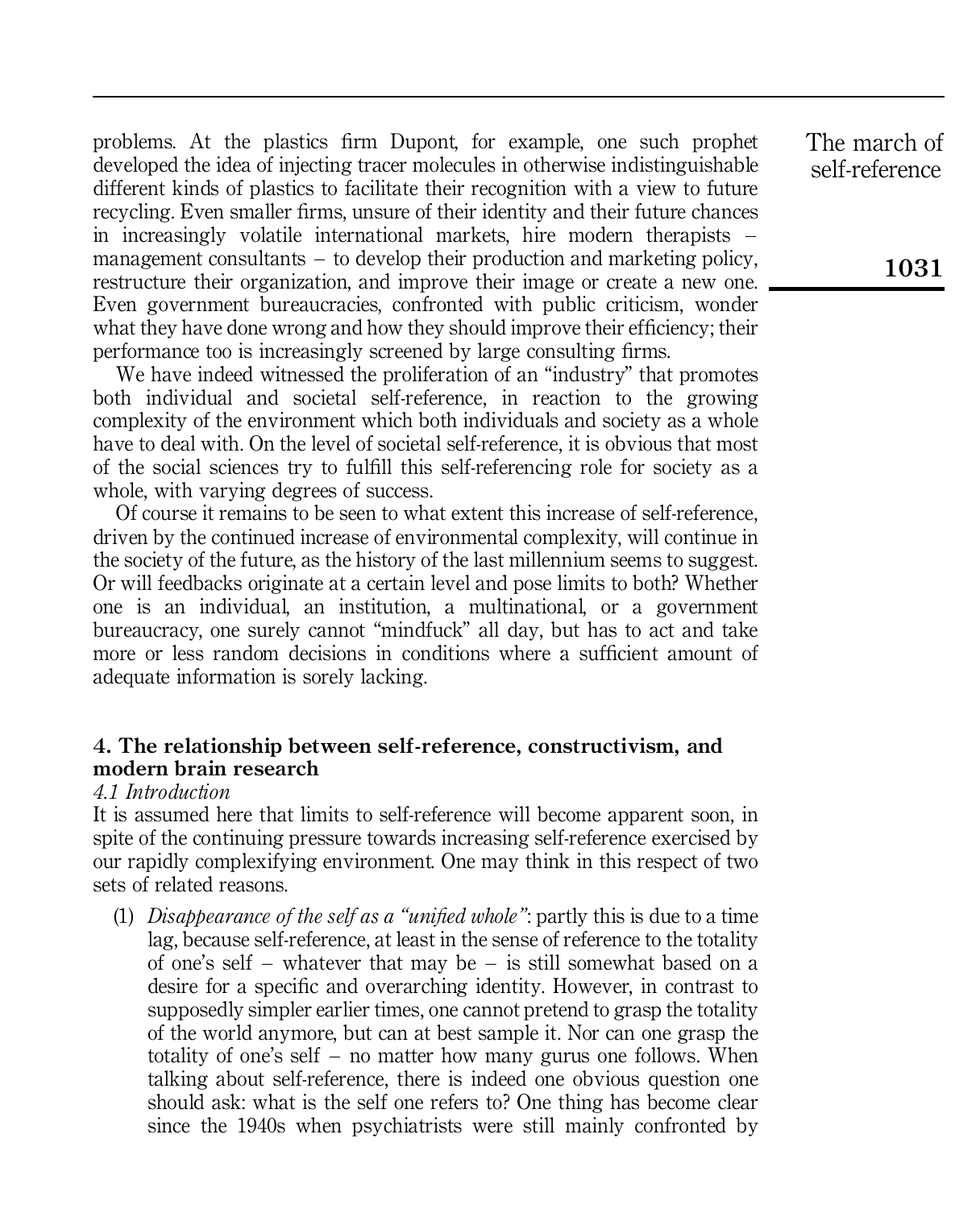Kybernetes 31,7/8

clients looked for their "real selves", for a hidden, but fixed and ªobjectivelyº existing identity they wanted to uncover with the help of the therapist: such a fixed identity does not exist, and has probably never existed.

(2) *Emergence of loosely correlated ªsubroutinesº*: on the other hand, the same complexifying environment, which causes people's desire to define their own position in the middle of all this complexity, is the booster behind self-referential processes, and has its own inbuilt feedback: in modern hypercomplex societies, most people increasingly develop a set of loosely correlated and multi-faceted selves, different sides of their personality being stimulated by different situations. This is the reality in much of the urbanized Western world, although it is deplored by some schools of thought that long back in the good old days it did not seem to get over the ªfragmentation of the selfº, like post-modernism. And indeed, adequately functioning in such a complex environment  $-\text{ which}$ is largely produced, after all, by the cumulative and collective self reference of many generations  $-\overline{\ }$  implies the necessity to develop loosely correlated and semi-autonomous "subroutines" for dealing with the different aspects of this complexity. The future may therefore see a prevalence of increasingly "modular" personalities, with different subroutines more or less automatically dealing with separate situations or aspects of life. To an extent people still have a "real self" under these conditions, it is certainly not the fixed and "objectively existingº identity alluded to above, but rather this self can be considered as the coordinating agent between these subroutines, deciding  $-\theta$  often very quickly  $-$  which one is to be used in which circumstances. Often there is indeed a need to react quickly by employing these semi autonomous subroutines, rather than engage at ease in laborious and time-consuming self-reference.

Nevertheless, a different and more modest kind of self-reference is still needed. This is a kind not any more prompted by the "large questions" like "who am I?", "how did I come to be that way?", "what do I *really* want out of life?", etc. The driving force behind this less pretentious type of self-reference can rather be formulated as: ªhow can I improve my functioning and come a bit closer to my intermediate goals in a number of areas by taking small incremental steps?"

This is in line with recent developments in two different but related fields: **constructivism** and **recent brain research**, which have more in common than one would think at first sight. Both stress that life is a trial and error process, whereby more or less adequate models of the environment are constructed, and continually reconstructed in interaction with stimuli from the outside world. Information is not objectively ªout thereº, but it is produced by individuals interacting with their environment, as a result of a cumulative set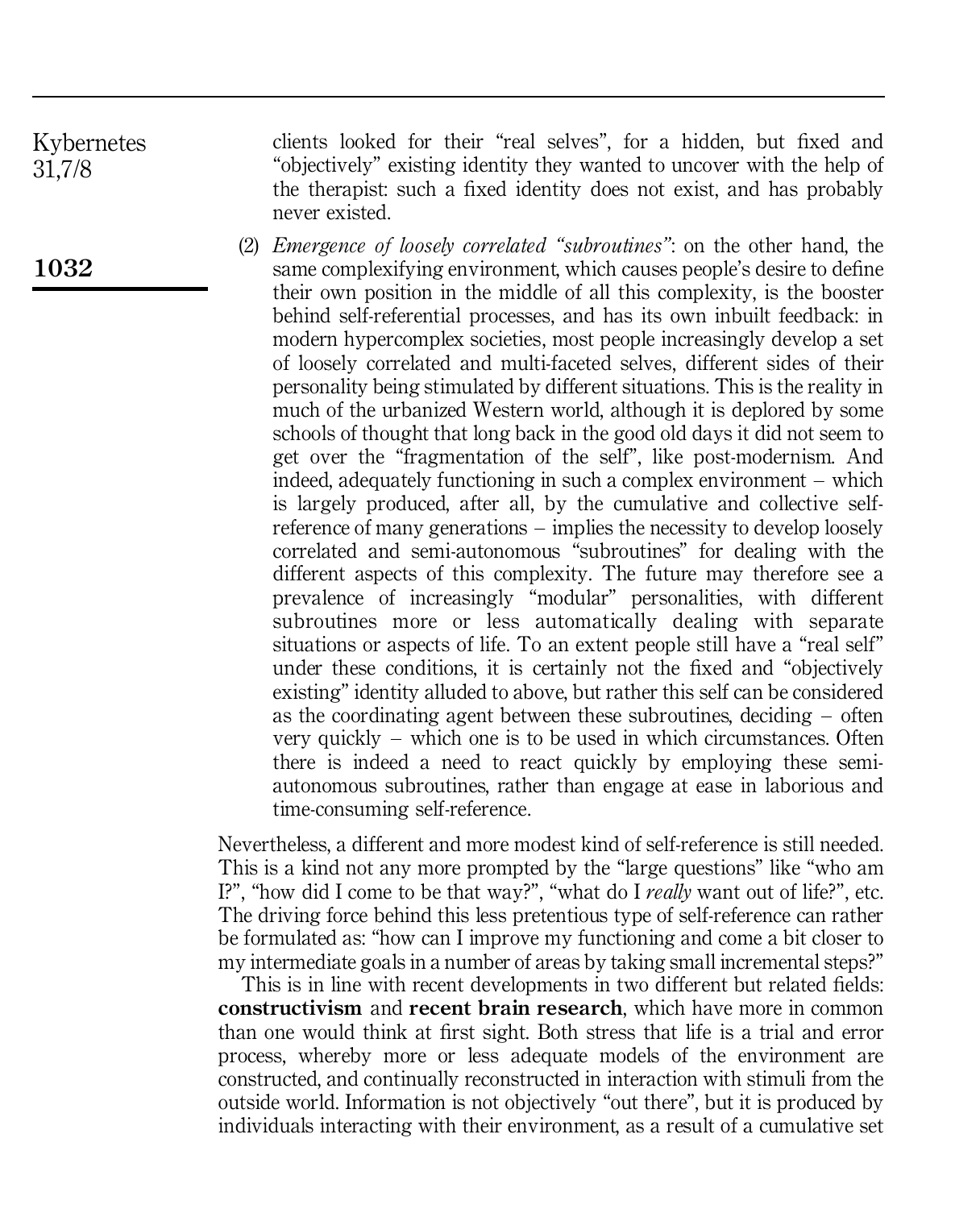of ultimately subjective choices. Such choices are based on many factors like genetic endowment, the totality of previous experience, and the way that has been interpreted and is continually reinterpreted, thus leading to "theories" that are used to again subjectively  $-$  and perhaps even wrongly  $-$  interpret new experience. Thus, in spite of that fact that at first sight individuals are apparently being socialized in specific patterns of culture (or nowadays: subculture!), at a closer look it becomes evident that individuals tend to develop their own highly subjective and often even ªdeviantº image of the world around them.

## *4.2 Constructivism*

This is one of the core ideas of constructivism, a good overview of which was presented by Kjellman (1999, 2000) during our Panticosa conference. It is summarized as follows.

Constructivism is in line with the post-Newtonian worldview, which rejects the Cartesian dualism between mind and body, and stresses the ultimate subjectivity of experience. All that one can really claim to know, by direct access, are the phenomena of one's mind. The infant's mind starts out with nothing but fuzzy and confusing initial perceptual impressions, from which it manages to build  $-\text{ in a trial}$  and error process reminiscent of Pribram's (1971) TOTE (test-operate-test-exit) model  $-$  a set of mental constructs used to interpret events in the environment. In that sense, everybody is a theoretician. Koestler (1967) already rejected mind-body dualism in his book *The Ghost in the Machine*: there is no ghost in the machine, nor an objective map of existing reality. The traditional systems approach can actually be turned around. It is not the individual who is a black box to itself, rather, it is the outside world, whose workings the growing individual gradually discovers, which is a black box for the individual. The mind does not carry an internal representation of an "objectively existing" world outside, as artificial intelligence assumes. The mind IS the world, the only one to which one has privileged access, and everyone constructs his or her own world – what Kjellman calls a "priverse" or private universe  $-\mathbf{b}v$  outward projection of the sense impressions received, rather than by mapping a replica of an "objectively" existing outside world in one's mind as often assumed.

The mind can at best be sure that there must be some world outside, by the sheer fact that it receives signals. It actively organizes these into conceptual constructs that fit or explain the images arising in it. Such constructs are subsequently confirmed or modified by recursive cognition or interpersonal recursive communication. The mind has to make sure that these signals emanate from the outside world, and are not self-produced, as in the hallucinations produced by sensory deprivation experiments.

Constructivism has implications for learning: information is not to be found in the external world, but it is constructed by the individual's (subjective) The march of self-reference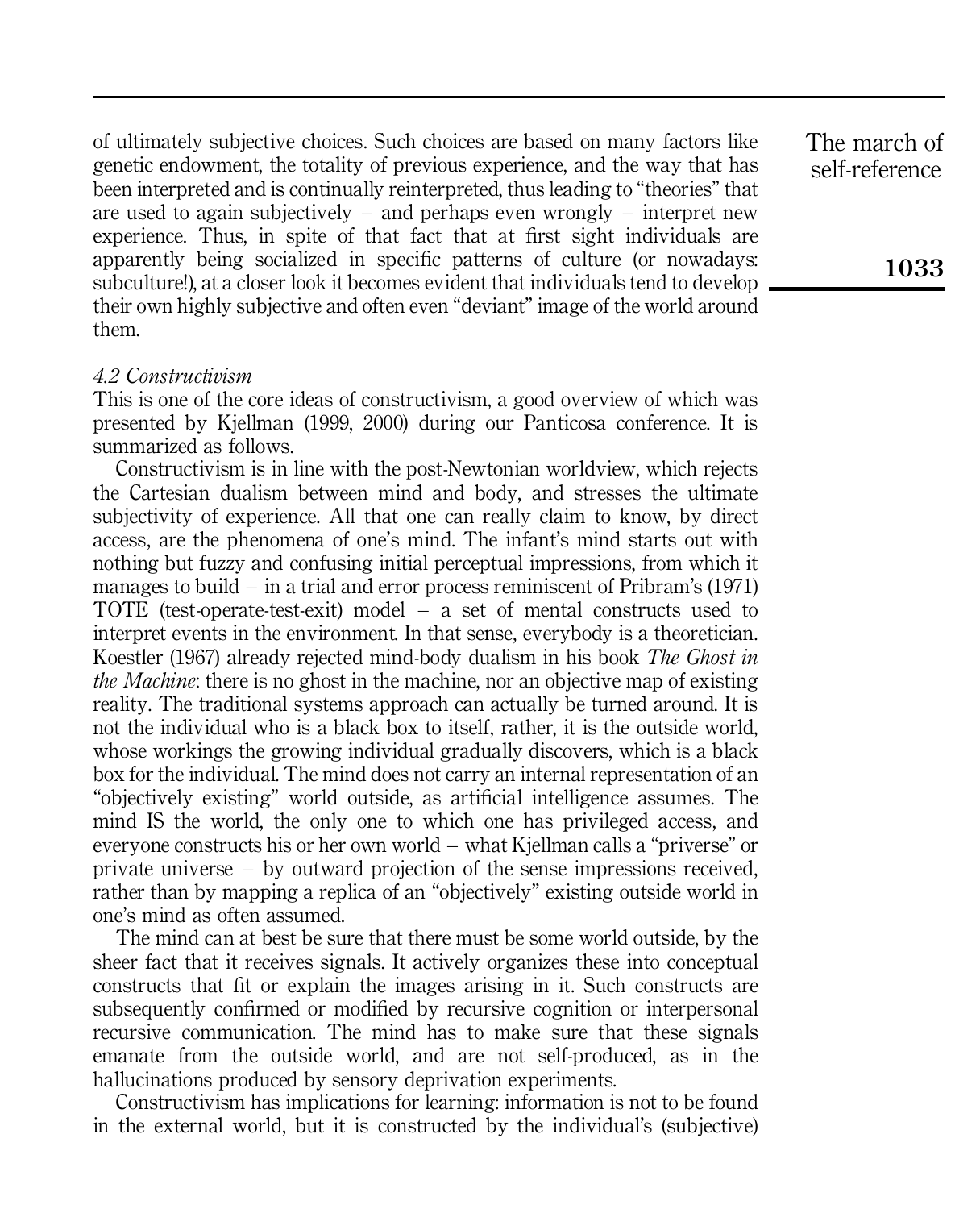knowledge base in interaction with the perceptual ªclues from out thereº. Learning  $-$  and even observation of these "clues from out there"  $-$  is thus very much theory-dependent, and can be considered as the self-organization of knowledge. The static and dynamic features of phenomena are learnt by an action-based recursive process, the epistemic loop. The later fast recognition of familiar phenomena is realized by "cognitive resonance", a process provoking our recognition capability by the identification of some simple perceptual tokens that allow for a fast, decentralized and near-automated recognition, thus bypassing and unburdening the central awareness. Obviously, such a fast recognition is necessary in many situations where fast action needs to be taken by well-functioning submodules which trigger a learnt reactive behavior, while there is no time for the mind to engage in relatively slow self-referential processes, which ideally should yield a complete and coherent image of the world outside and one's own position in it. An extreme example of such a submodule may be the biologically programmed neural reflex, as well as "flight" or fight" reactions. The situation in modern complex society is not that much different from the much simpler situation in the animal kingdom. As Kjellman stressed: "real-world reactions must be made very fast – before the predator catches you, or before your prey gets away from you." Kybernetes 31,7/8

> The above is in line with what was said at the start of this paragraph about the increasing emergence of multi-faceted modular personalities. Both self reference and the emergence of modular personalities are caused by the pressures of an already hypercomplex and still further complexifying environment. On the one hand, one needs to keep some sense of internal unity and define one's own position in the middle of all this environmental stimulation, or even: over stimulation. On the other hand, one needs to react adequately, and often very fast, to a multitude of different stimuli, and has to develop semi-independent subroutines to do so.

> It seems we now live in a transitional period, where on the one hand this  $need - and even desire - for a certain unity of mind which coordinates all these$ proliferating subroutines is all the greater, while on the other hand adequate interaction with the different aspects of an ever more complex and differentiated environment demands the development of loosely correlated subroutines that make a unity of mind seem an illusory goal. Minsky's (1988) *The Society of Mind* presents an excellent overview of the development of such semi-automated subroutines, while Varela and others, on the contrary, combine recent outcomes of brain research with a holistic Buddhist philosophy Varela *et al.* (1993).

> Whether one opts for Minsky's view or Varela's view, it certainly seems to be a period now in which increasing number of people are becoming convinced of the relative arbitrariness and ultimate subjectivity of their world view. This is the case because in present-day multi-group society one comes in contact with an increasing variety of totally different people, socialized in often totally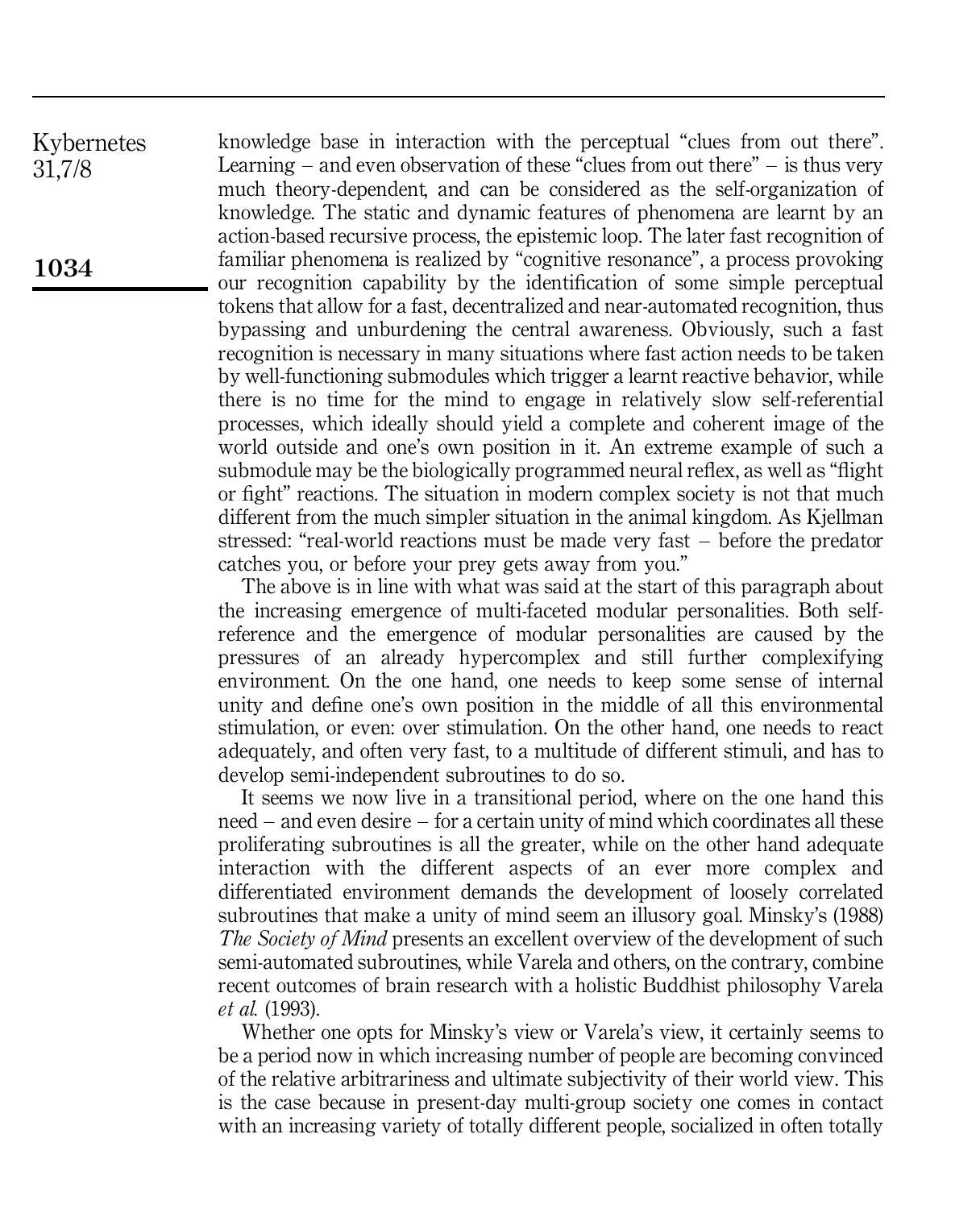different (sub)cultures. Before the advent of the multi-group society socialization in a more or less common culture tended to hide the subjectivity of the individual's worldview. Such a worldview  $-$  or rather "theory" about the world and one's own position in  $it - is determined by$ , and indeed subjectively constructed from, a series of experiences, perceptions, and interpretations that could have been otherwise, and that lead to a series of conscious or unconscious decisions or even non-decisions that co-determine the further subjective choices one makes in several respects: one's career, life style, convictions, stereotypes, etc. This Markov chain of experiences, interpretations of these experiences, and subsequent decisions or non-decisions makes it indeed inevitable that every individual has his own ªpriverseº. Obviously, it is not accidental that constructivism, with its stress on the individual's uniqueness and subjectivity, has emerged in this transitional period, just like Freud and Skinner, mentioned before, were also typical products of their time and situation.

Evidently, one's universe has always been subjective; this just was not seen as a problem and was not stressed. Before our era, the Talmud said already ªwhen a man dies, a whole universe diesº, i.e. a unique and hyper-personal perspective on the universe disappears forever. Thus, the basic idea of constructivism is nothing new. But it is new in a scientific context, as a result of the gradual dismantling of the Newtonian image of the clockwork universe, with its linear causality and its objectively known environment. It has arisen at a time when an increasing chasm was felt between the objectively increasing complexity of the environment with its often impersonal or even virtual social relations, and the subjective feelings, associations, and images the individual has but can often barely express anymore, even to his or her intimates.

## *4.3 Brain research*

Our honorary president, Walter Buckley, whom one might call the ªfather of sociocybernetics", has outlined a model of mind-brain interaction Buckley (1967, 1968, 2001). It stresses the continuous real-time generation and maintenance of consciousness and mental events in terms of the organism environment interaction, or recursive loop (what Kjellman has called the epistemic loop), characteristic of organisms pursuing everyday life needs. This model is based on the outcomes of recent brain research, and in many respects comes quite close to the constructivist model outlined earlier. Buckley's conclusions were:

(1) ªAdequate analysis must focus on the *total system of organism and environment as a complex ongoing dynamic whole.* And it is the whole organism that relates to the environment and to consciousness, which suggests that more consideration be given to the interaction of parts of the nervous system that involve the body: the limbic system involving

The march of self-reference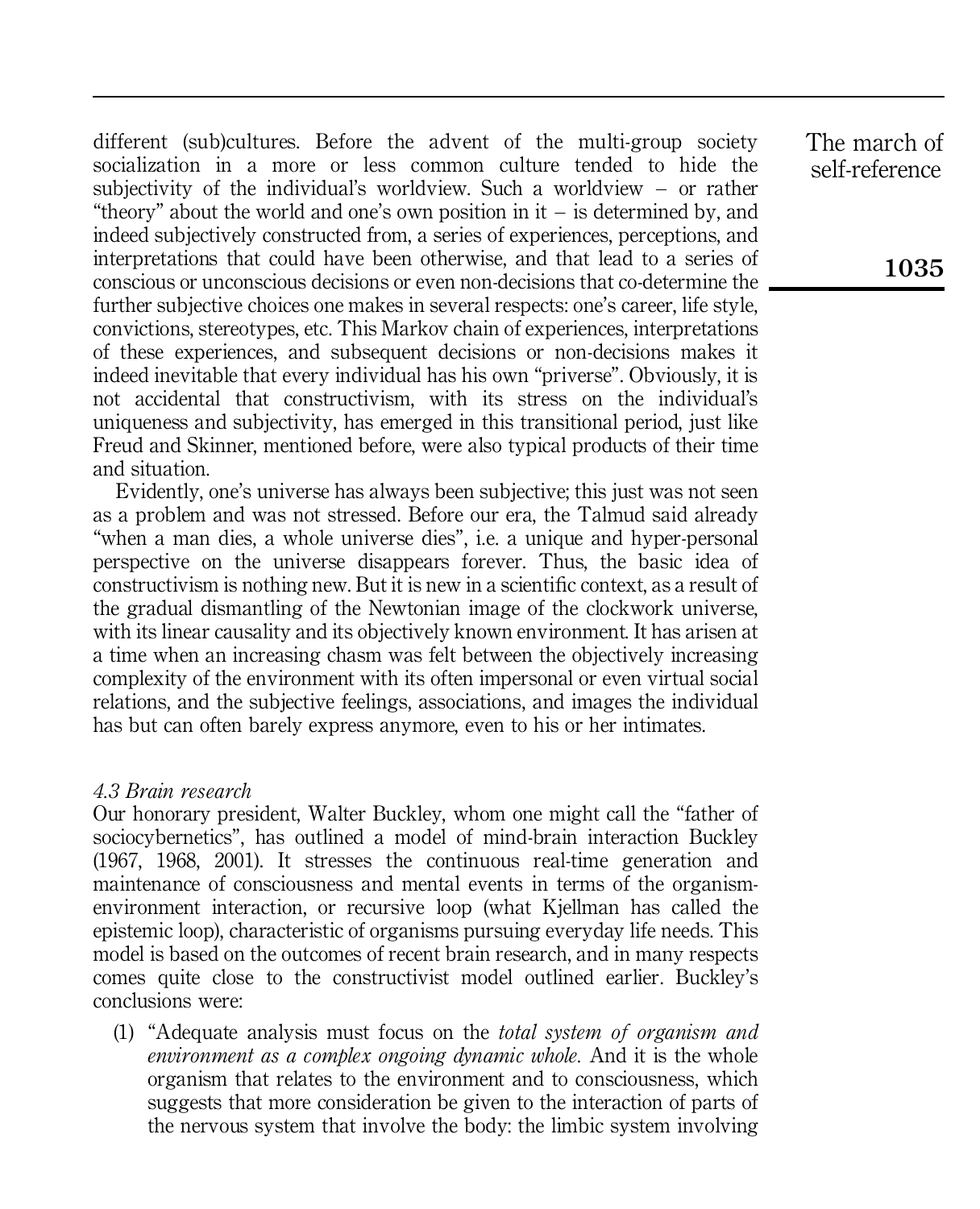Kybernetes 31,7/8

**1036**

emotions and motivation, and the autonomic system which plays a role in regulating such parts of the body as the heart, intestines, glands, and hormones. These are all interrelated in a systemic manner and can affect conscious processes as well as the brain and behavior.The signal or information selection, transformations, or codings that occur at any stage in the ongoing system loop depend not only on prior events and processes in the system, but also on feedbacks from latent endpoints. As is well known in behavioral sciences, information attended to, or selected for, processing during activity is continually changing as a function of the ongoing intentions, decisions, and actions of the individual. Perception, as well as conception, is at best a continual sampling out of the extensive potential informational cues available in the external (or internal) environment. To include such things as emotions or needs, we need to emphasize the extensive network of efferent or proprioceptive nerves throughout the body, those that send signals back to the CNS about the states of different parts of the body, both external and internal. We could not even walk without constant feedback about the current states of the legs, body balance, and so on. This network is a necessary part of the larger dynamical system making up our sense of self, of others, and of the external world  $-$  that is, our consciousness.

- (2) Thus *the total system*, when operating fully (sometimes parts of it are bypassed or truncated), *is* what can be referred to as *a transactional system*, with structure-changing (or morphogenic) as well as structure preserving (morphostatic) capabilities (Buckley, 1967, 1968). What this means, among other things, is that knowledge is not passively and finally given merely through information input to the sensory apparatus, but rather is actively constructed and reconstructed through continual interchange between the individual and his or her physical and social environment. Cognitive, emotive, decisionmaking, and instrumental motor energy are also required to drive the system. Each of these subsystems contributes to the structuring and operation of the others.
- (3) Consequently, the *classical philosophical approaches to epistemology*, which are often tacitly accepted, *are seriously incomplete and deficient*, focusing as each does on only one or two links and transformations of the total epistemic system outlined above. Since the information, hence meaning, in mapped signals is inherently relational, it becomes meaningless to ask what the ªreal worldº is like in and of itself, apart from a knower. Hence, different types of knowers (e.g. aliens and higher animals with different mappings and relations to the world) would experience a very different "real world." And given the notion of information transmission as the preservation of pattern despite transformations, there is no question, in principle, about whether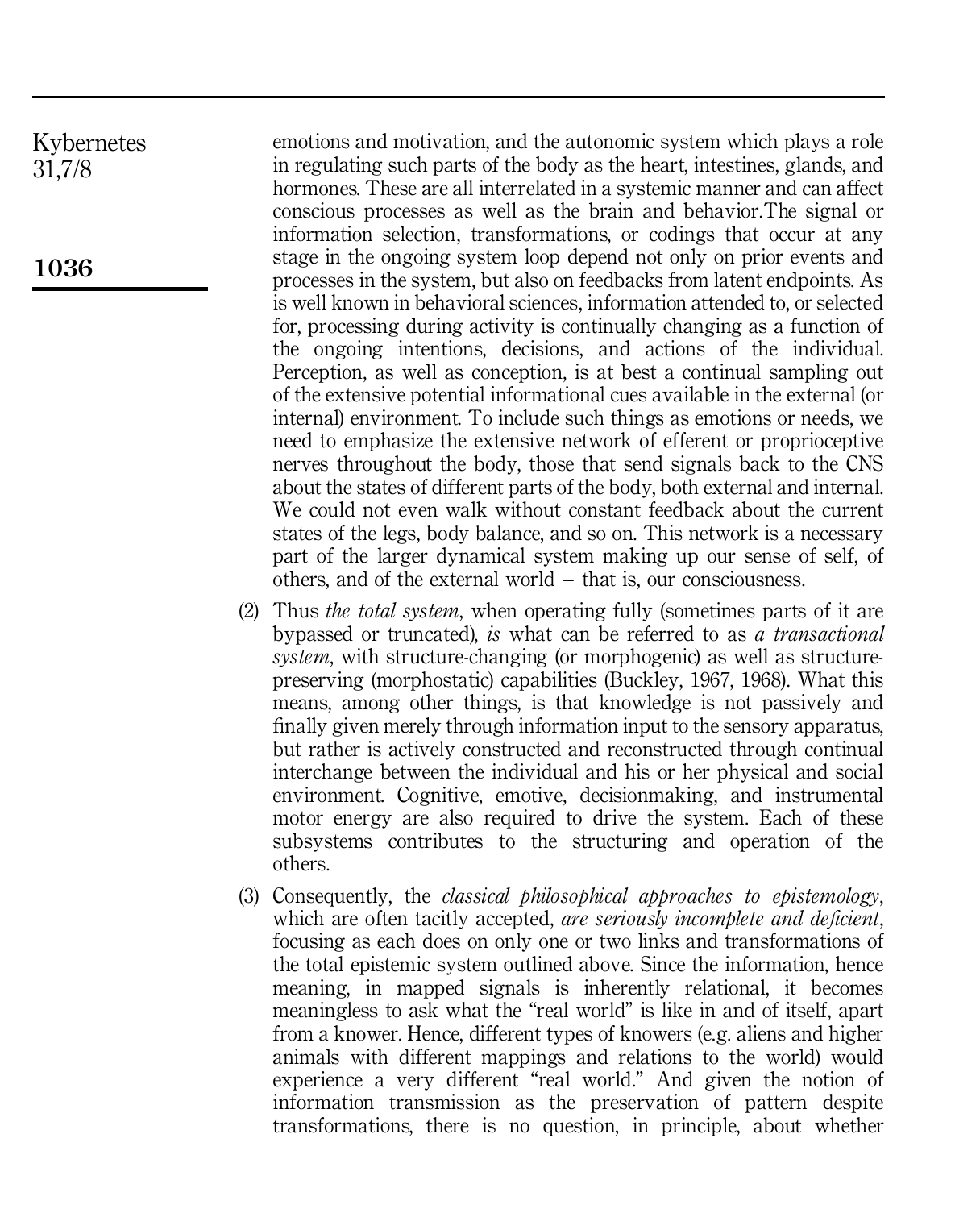endowed organisms can experience and know the external world with some degree of fidelity.

(4) *The mind* is not simply a passive receiver and recorder of incoming signals and sense data, but *actively contributes additional information and control* and helps to construct a particular framework or organization of the internal knowledge reference set that alone gives meaning to additional signals generated from without or from within (e.g., by thought or emotion). Additional information and knowledge structure are no doubt added, then, by the basic physiological structure of the organism, especially its peripheral, central, and autonomic nervous systems; by ongoing feedback from various phases of the total transaction of the organism as an open system adapting to or goal seeking in its environment; and by the sociocultural processes, including language and other symboling, in which individuals and their information-processing activities are constantly embedded.

The model we have outlined certainly does not solve in any detail the central problem of the basic "mechanisms" underlying consciousness: just how it is that the components of the total process interrelate and help maintain subjective awareness and mental processes. The model does however suggest the organism—environment loop as fundamental to this mechanism. The job ahead is to map out the self-organizing structure and dynamic flow of those recursive processes in conjunction with continued progress in tracing the brain processes that take their place within the broader loop. It is essential to face up to the fact that our knowledge of the brain and the rest of the nervous system organization and dynamics and the way it functions is still meager, despite the dedicated years and decades spent by neuroscientists and neuropsychologists to map it out. In light of this fact, it seems prudent to keep an open mind about it; one should be prepared for serious surprises in the years ahead. The orientation needed is in the direction of the current movement toward a science of consciousness.º

## *4.4 Self-reference, constructivism, and brain research*

Now how do constructivism and brain research relate to self-reference? Constructivism indeed makes it likely that there is self-reference all the time, although it makes no explicit pronouncements in this respect. It is clear, however, that the individual, from infancy onward, constructs "theories" about the signals arriving from the outside world, and learns to construct an ego boundary, distinguishing between what goes on inside and what happens outside  $-$  except in extreme cases, like the hallucinations mentioned above. As an alternative, these experiments indeed prove that there is, in Kjellman's words, an "epistemic loop", or, in Buckley description, a "transactional system": if the individual does not receive signals from the outside world for a while, and

The march of self-reference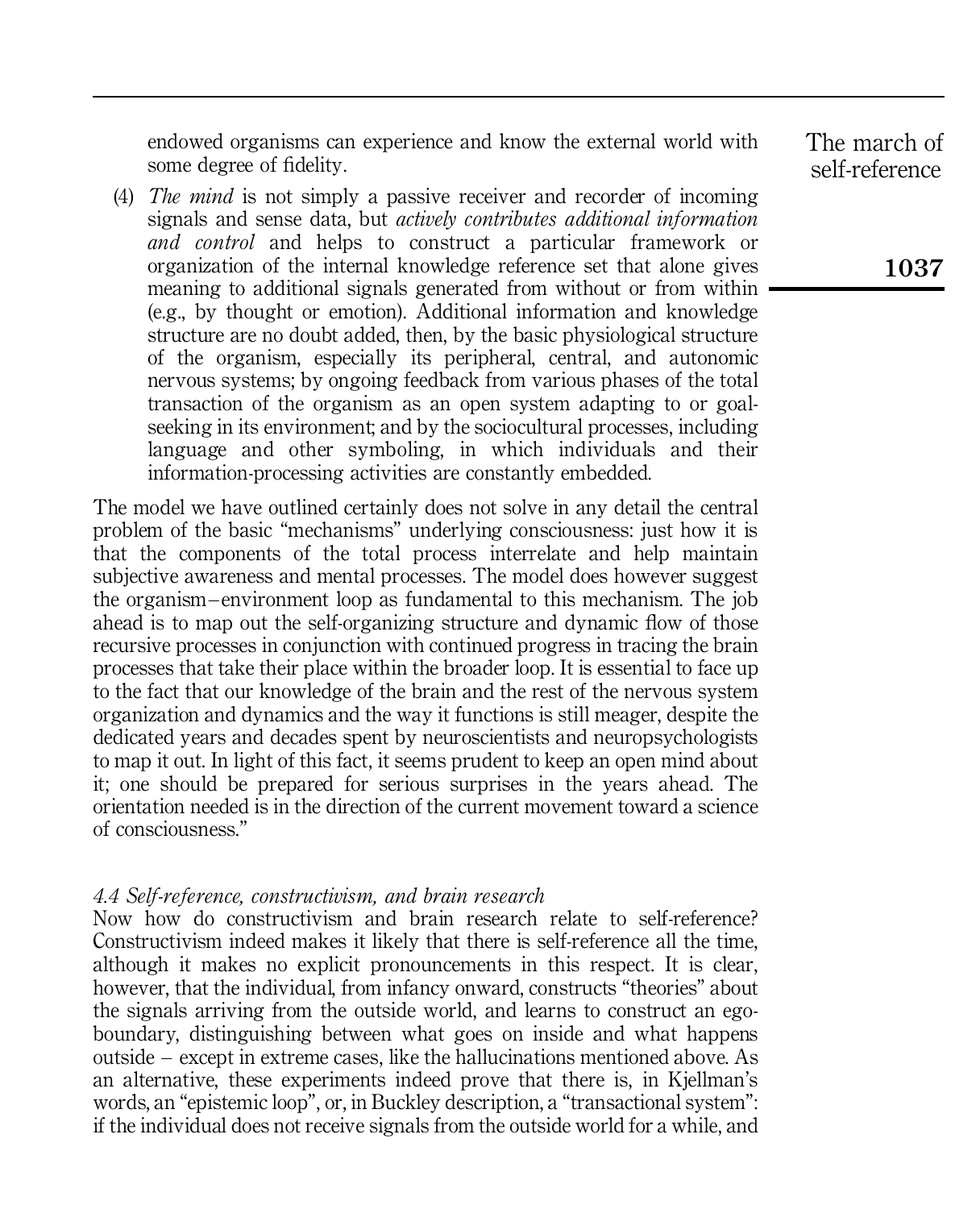Kybernetes 31,7/8

the epistemic loop threatens to be broken, it has to produce its own signals to which it then ascribes informational content. The same is true for dreaming, drug-induced experiences, and other forms of ªoff-line functioningº.

The theories the individual generates are added to and continually reconstructed during its lifetime. Especially when such theories do not work, and problems of some kind are encountered, or when a situation needs to be improved, it is likely that the individual will want to improve its functioning, and will engage in some self-observation, self-reflection, and reconnaissance of its degrees of freedom, in other words; in self-reference as we have defined it.

Modern multi-group societies, where the average individual comes increasingly in contact with others from different subcultures and even foreign cultures, with often completely different worldviews, probably promote a realization of the subjectivity of one's own world view. Were it not for understandable defense mechanisms against admitting, one's world view is merely subjective, everyone might end up being a constructivist in the long run. However, it is precisely such defense mechanisms that stimulate self reference: one has to rationalize, and make clear to oneself why one's own subjective image of the world is preferable to the worldview of others.

The outcomes of brain research, as summarized above by Walter Buckley, point in much the same direction, although in this case as well self-reference is not explicitly mentioned, though self-reflection is. Buckley stresses even more than Kjellman does that the entire transactional system is concerned, and that it is certainly not the mind alone which produces a subjective image or "theory" about the environment. As he states at the start of his summary: ªAdequate analysis must focus on the *total system of organism and environment as a complex ongoing dynamic whole.* And it is the whole organism that relates to the environment and to consciousness.º Furthermore, in the course of his chapter he stresses:

ªOur emphasis in this chapter has been on sensation and perception, the sensory experience facet of consciousness, and the interface of the organism with the external environment. For the human organism, however, the inner cognitive processes  $-$  thought, problem solving, self-reflecting, and the like  $-$  are central: some physically challenged individuals have very limited sensory contact with the external world but nevertheless live rich and productive lives. These higher cognitive capabilities are made possible by sociolinguistic processes that began at least with early homo sapiens, and generate through the developmental socialization process a sociocultural human being. Any complete theory of consciousness will have to take into account this organism-social environment dynamic loop, and show how higher cognition and a sense of self is made possible by the intimate interaction of the organism with its sociocultural linguistic community. Such a theory exists in fundamental outline based on the work of George Herbert Mead, Chicago pragmatist and social psychologist, in the first third of the 20th century, as we mentioned earlier."

### *4.5 Will the march of self-reference continue?*

Having examined the main premises of constructivism (Section 4.2), the most important results of recent brain research (Section 4.3), and the relationships of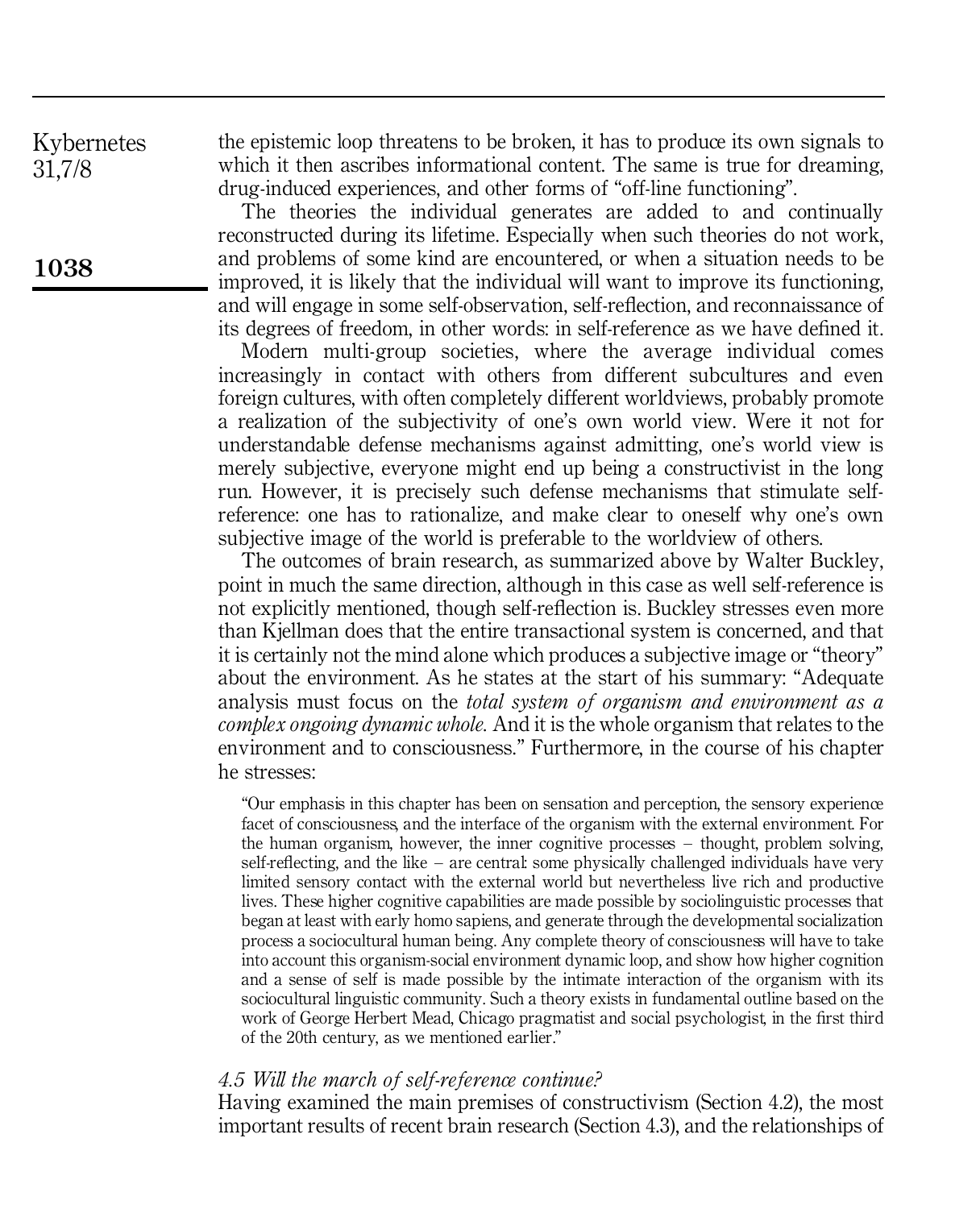both with self-reference (Section 4.4), we are now in the position to tackle this question, posed in the introduction (Section 4.1).

In line with Luhmann's thesis that reduction of environmental complexity implies a buildup of internal complexity, it seems likely that the more complex a society is, the more it exerts pressure on the average individual to develop a complex mind. Of course, even within complex societies, there will always be niches of relative simplicity where one can. withdraw from the full impact of an overly complex environment, while most people are likely to develop defense mechanisms against fully realizing and reacting to societal complexity, as evident for example in political alienation. Nevertheless, on the whole one might say that *complex societies tend to produce complex minds*, or rather – in line with  $\text{constructivism} - \text{the other way round: that they develop complex images}$ of what they assume their environment to be, in reaction to being subjected to an extremely differentiated set of stimuli.

Now, one could perhaps distinguish stages in this process of increasingly rapid societal complexification, at least "phylogenetically"  $-$  and perhaps ªontogeneticallyº as well.

During the *first stage*, up to the early twentieth century, the individual's mind tended to keep pace more or less with the development of an undoubtedly already complexifying world.

The *second stage* included the two World Wars, each of which brought rapid advances in societal complexity, and lasted till about 1970. World War I already produced many technological innovations with social implications. Also, the world suddenly became larger and more international, the League of Nations was founded, and there were many cultural changes in the post-World War I period of the 1920s. The effects of World War II were even greater, if only due to its massive scale. Societal complexity had grown to such an extent that the buildup of internal complexity could not keep pace anymore with the outburst of societal complexity, and people started asking themselves: ªwhere am I in the middle of all this?º, and even more important: ª*who* am I in the middle of all this?º. As stated earlier, this was the period of the 1940-1960s when identity problems peaked in the waiting rooms of the psychiatrists and psychoanalysts, on the faulty premise that one lived in a monolithic culture that had a strong internal cohesion, and that one had likewise a monolithic identity one had perhaps lost sight of, but could rediscover if one searched long enough, perhaps with some professional help. One should not forget that this was also still the period when the hard sciences were based on the same faulty premise, and were seen as exact rather than probabilistic sciences. Within this Newtonian framework the idea was that, if one worked long and hard enough, one would discover the ªobjectiveº structure of the universe. This was a period when self-reference indeed meant reference to the totality of one's self  $$ whatever that was supposed to be.

The march of self-reference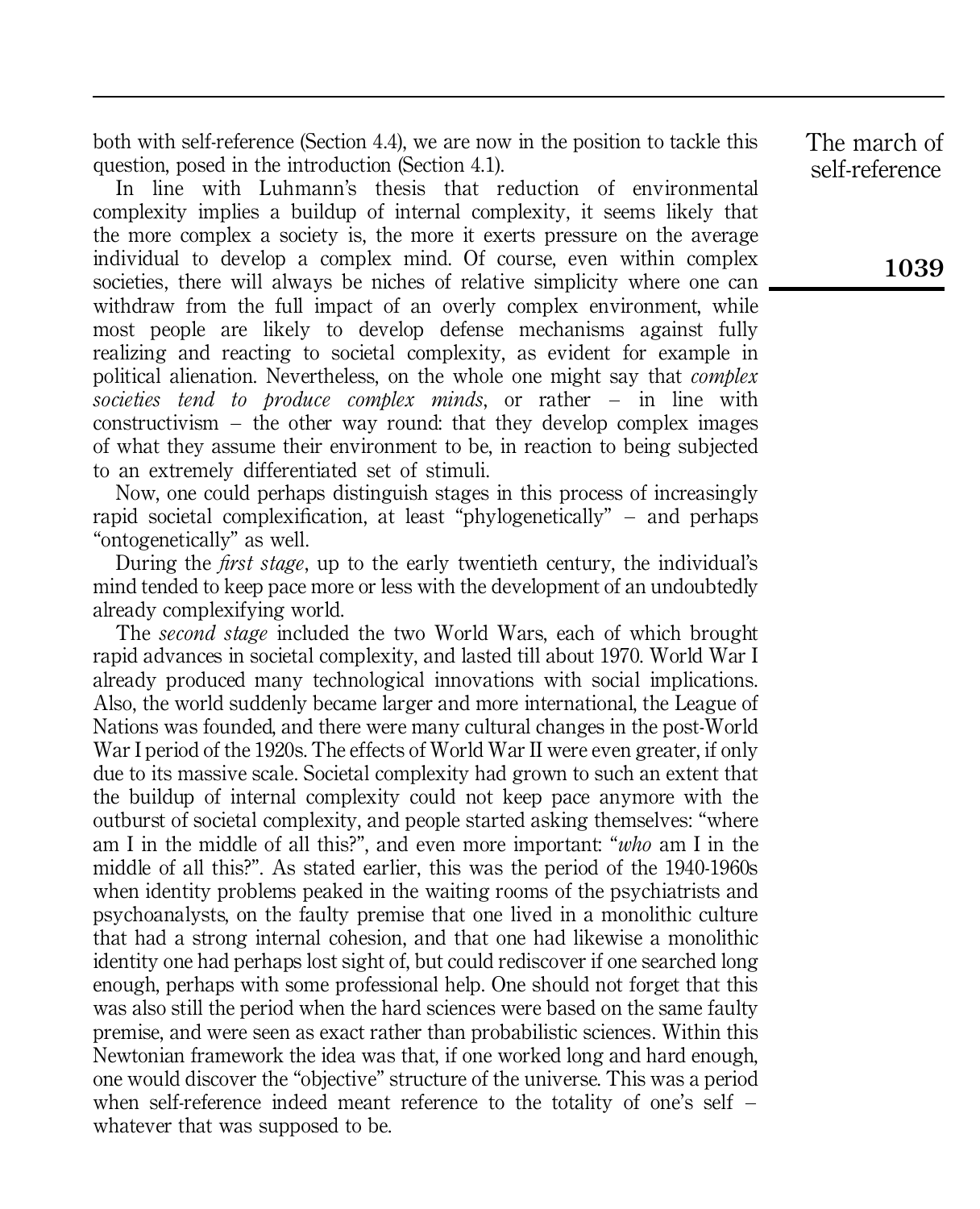Kybernetes 31,7/8

**1040**

The *third stage* started around 1970. The aftershocks of this broken ideal brought a new generation to power. In the last three decades of the 20th century, with World War II and its aftermath of rebuilding and reconstruction far behind, and at least in the Western world a generally favorable economic climate, the sky was the limit. The generation of the student revolts of the late sixties in the US, France and Germany was convinced of having infinite possibilities for choice in most areas of life; the new and totally unexpected problem became how to choose one's lifestyle. Information overload, decisional squeeze and over choice became buzz words. Everything seemed possible in principle, and only dependent on what one "really" wanted  $-$  which one of course did not know anymore – and which facets of one's personality one cared to develop. Never before in world history had there been a generation so wellfed and well-educated, and yet so at a loss as to what to do. One of the least thought of and most fascinating aspects of this over choice is that the *percentage of unrealized individual possibilities increases with the perceived complexity of the environment,* and gives a diffuse sense of frustration, precisely at a time when self-realization and self-actualization became fashionable concepts. The drawbacks became soon apparent, and were stressed by post-modernism, which somewhat over-anxiously deplored the fractionalization of the self that characterizes the modern modular personality.

However, there is something very old-fashioned about post-modernism: it bemoans a situation that has not only become pretty commonplace, but is also irreversible, because a non-fractionalized self is not possible anymore under present conditions of environmental over stimulation from all sides. One cannot go back anymore to monolithic cultures in the present multi-group society, nor can one go back to a quest for one's unitary ªreal selfº, as in the 1950s when Horney (1950) distinguished between a ªreal selfº and an ªideal selfº. Indeed, the stress is now on developing ªsubroutinesº for functioning effectively in different areas of life, and self-reference has correspondingly become more limited. The ingredients are still the same: self-observation, self-reflection, and the discovery of some degree of freedom for action to further one's goals are still essential to help direct one's own functioning in a desired direction, but they now pertain more to the development of specific subroutines to handle selected aspects of life, rather than to the entire personality  $-$  a chimaera that has perhaps never existed, and if so only in simpler societies. One does not need to be schizophrenic to realize that the self can at best be considered as a coordinating agent between these subroutines.

Nevertheless, there will always be people who want to know who they are *in toto*, rather than partially, and want to have an overview of, and insight in, their entire personality which both encompasses and surpasses these subroutines. This is by definition an impossible and endless quest for an inside observer  $$ and for an outside observer as well, who lacks the privileged access to the inside observer's mind: every new reflection changes the totality of what is in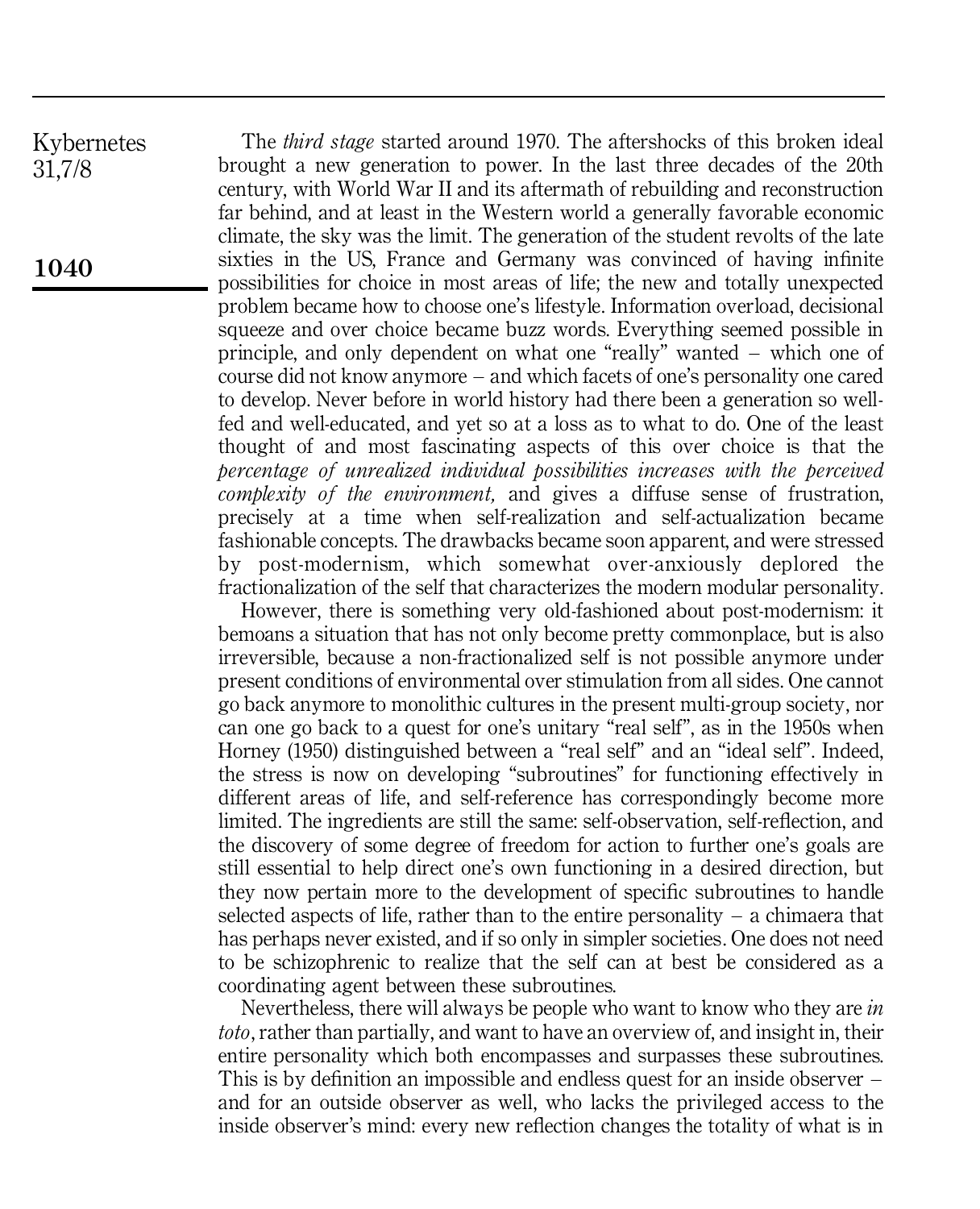one's mind, which is not a static structure, but a dynamic process, as Buckley has repeatedly stressed. Unfortunately, and at the other extreme, there will also always be people who do not care a damn about who they are, whether *in toto* or partially, and what they become.

Our future scenario is therefore that the march of self-reference is likely to continue, but that it will change in character. Self-reference will increasingly pertain to subroutines rather than to oneself "as a whole"  $-$  to parts of oneself. which is perhaps all there, since only the here-and-now really exists on the moving razor-sharp border between past and future, and consciousness cannot be all over the place at the same time. And our final recommendation is that simple systems courses should be taught at high school level.

#### **Notes**

- 1. Available at [http://www.unizar.es/sociocybernetics/chen/felix.html,](http://www.unizar.es/sociocybernetics/chen/felix.html) see also in Geyer (1978), Geyer (1990), Geyer (1991), Geyer (1992), Geyer (1994) and Geyer (1998).
- 2. Project Washoe started in 1966 and still continues. It includes the continuing study of Washoe and four other chimpanzees who have acquired AMESLAN (AMErican Sign LANguage) and use it among themselves. Washoe taught AMESLAN to her adopted baby, Loulis. Extensive literature can be found via the "Friends of Washoe" website at: [http://www.cwu.edu/~cwuchci/washoe\\_friends.html.](http://www.cwu.edu/%7Ecwuchci/washoe_friends.html)
- 3. Mel Brooks, in one of the episodes of his movie ªHistory of the Worldº lets Moses stumble on the way down from Mt. Sinai while carrying three stone tablets with the fifteen commandments. He looses the upper one, which falls to smithereens, and says: ªWell, ten leftº.

#### **References**

- Ashby, W.R. (1952), *Design for a Brain ± The Origin of Adaptive Behavior*, Wiley, New York, Chapman and Hall, London.
- Ashby, W.R. (1956), *An Introduction to Cybernetics*, Chapman & Hall, London.

Berne, E. (1964), *Games People Play*, Grove Press, New York.

- Buber, M. (1970), *I and Thou*, Charles Scribner's Sons, New York.
- Buckley, W. (1967), *Sociology and Modern Systems Theory*, Prentice Hall, Englewood Cliffs, NJ.
- Buckley, W. (1968), *Modern Systems Research for the Behavioral Scientist: A Sourcebook*, Aldine, Chicago.
- Buckley, W. (2001), ªMind and brain: a dynamic system modelª, in Geyer, F., van der Zouwen, J. (Eds), *Sociocybernetics: Complexity, Autopoiesis, and Observation of Social Systems*, Greenwood publishing, Westport, CT pp. 41-57.
- Elias, N. (1939), *UÈ ber den Prozess der Zivilisation*, Haus zum Falken, Basel.
- Geyer, F. (1978), ªDiminishing stress through environmental complexity reduction: countering the modern forms of alienation by learning how to cope with information overloadª, in Ericson, R.F. (Ed.), *Avoiding Social Catastrophes and Maximizing Social Opportunities: The General Systems Challenge*, SGSR, Washington pp. 312-21.
- Geyer, F. (1990), ªPolitical Alienation And Environmental Complexity Reductionº, Paper prepared for the session on "Political Alienation", 12th Annual Scientific Meeting, International Society of Political Psychology, Tel-Aviv, June 18-23, 1989. Subsequently published in *Kybernetes* Vol. 19 No. 2, pp. 11-31.

The march of self-reference